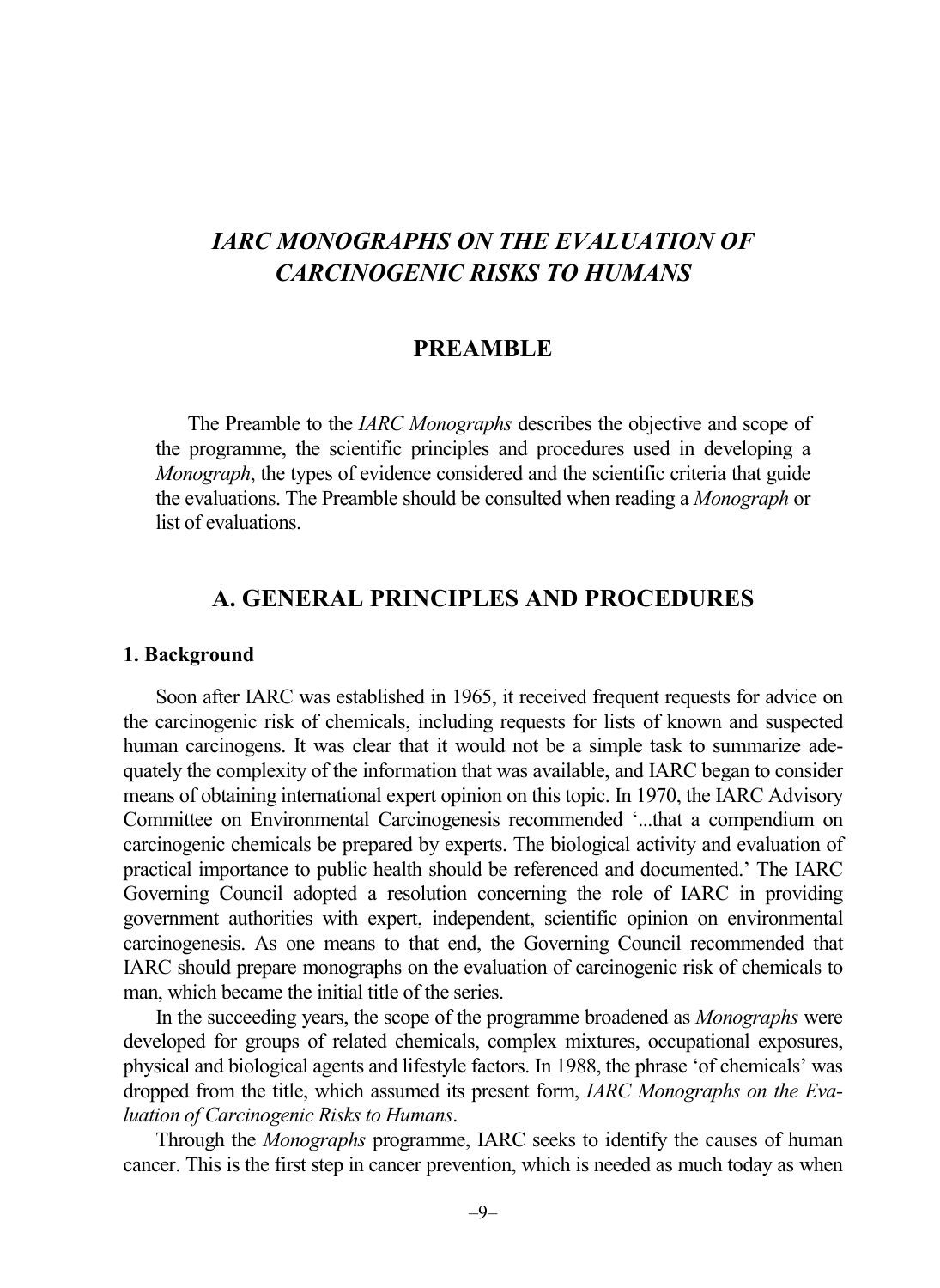IARC was established. The global burden of cancer is high and continues to increase: the annual number of new cases was estimated at 10.1 million in 2000 and is expected to reach 15 million by 2020 (Stewart & Kleihues, 2003). With current trends in demographics and exposure, the cancer burden has been shifting from high-resource countries to low- and medium-resource countries. As a result of *Monographs* evaluations, national health agencies have been able, on scientific grounds, to take measures to reduce human exposure to carcinogens in the workplace and in the environment.

The criteria established in 1971 to evaluate carcinogenic risks to humans were adopted by the Working Groups whose deliberations resulted in the first 16 volumes of the *Monographs* series. Those criteria were subsequently updated by further ad-hoc Advisory Groups (IARC, 1977, 1978, 1979, 1982, 1983, 1987, 1988, 1991; Vainio *et al.*, 1992; IARC, 2005, 2006).

The Preamble is primarily a statement of scientific principles, rather than a specification of working procedures. The procedures through which a Working Group implements these principles are not specified in detail. They usually involve operations that have been established as being effective during previous *Monograph* meetings but remain, predominantly, the prerogative of each individual Working Group.

# **2. Objective and scope**

The objective of the programme is to prepare, with the help of international Working Groups of experts, and to publish in the form of *Monographs*, critical reviews and evaluations of evidence on the carcinogenicity of a wide range of human exposures. The *Monographs* represent the first step in carcinogen risk assessment, which involves examination of all relevant information in order to assess the strength of the available evidence that an agent could alter the age-specific incidence of cancer in humans. The *Monographs* may also indicate where additional research efforts are needed, specifically when data immediately relevant to an evaluation are not available.

In this Preamble, the term 'agent' refers to any entity or circumstance that is subject to evaluation in a *Monograph*. As the scope of the programme has broadened, categories of agents now include specific chemicals, groups of related chemicals, complex mixtures, occupational or environmental exposures, cultural or behavioural practices, biological organisms and physical agents. This list of categories may expand as causation of, and susceptibility to, malignant disease become more fully understood.

A cancer 'hazard' is an agent that is capable of causing cancer under some circumstances, while a cancer 'risk' is an estimate of the carcinogenic effects expected from exposure to a cancer hazard. The *Monographs* are an exercise in evaluating cancer hazards, despite the historical presence of the word 'risks' in the title. The distinction between hazard and risk is important, and the *Monographs* identify cancer hazards even when risks are very low at current exposure levels, because new uses or unforeseen exposures could engender risks that are significantly higher.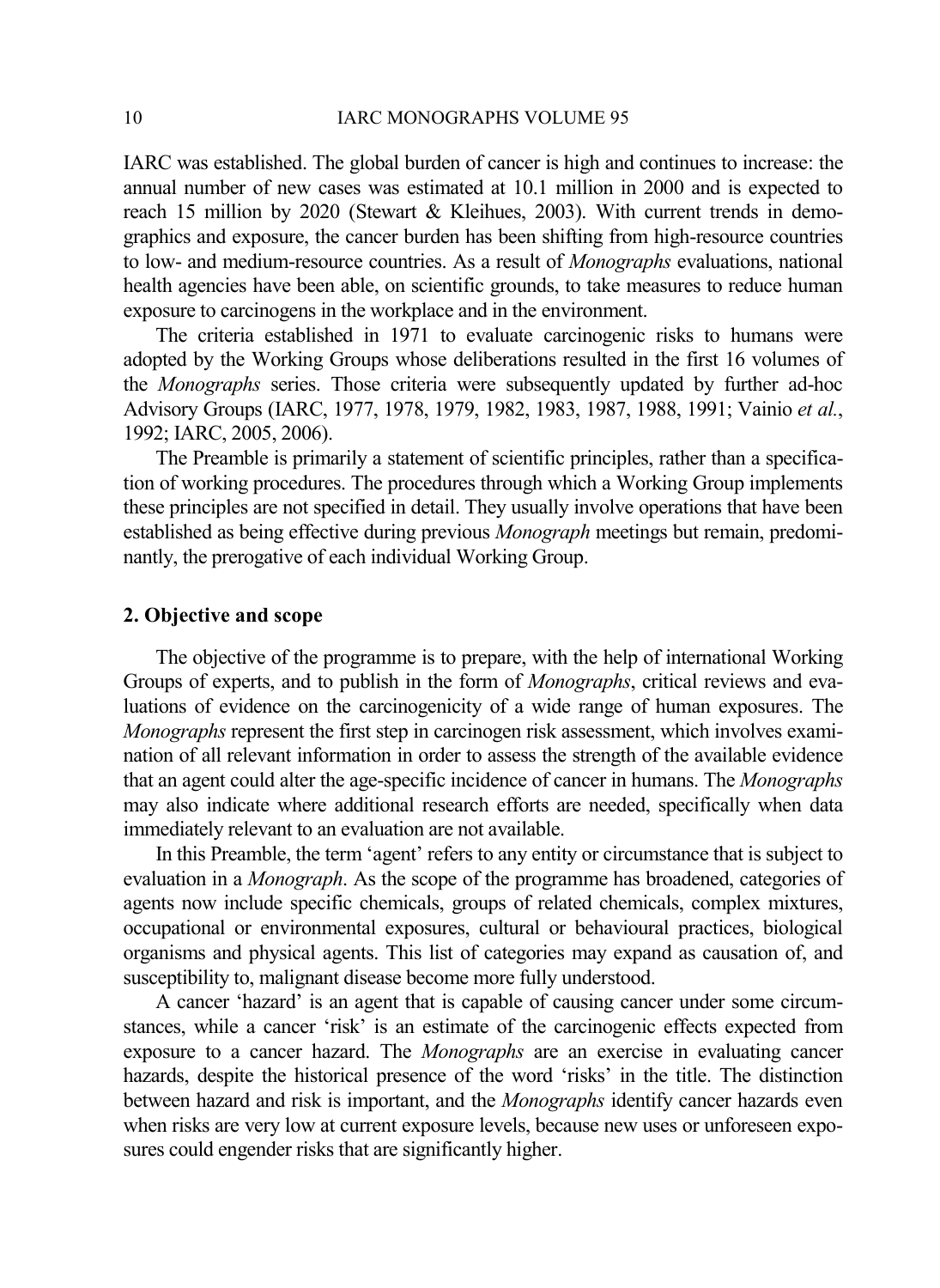In the *Monographs*, an agent is termed 'carcinogenic' if it is capable of increasing the incidence of malignant neoplasms, reducing their latency, or increasing their severity or multiplicity. The induction of benign neoplasms may in some circumstances (see Part B, Section 3a) contribute to the judgement that the agent is carcinogenic. The terms 'neoplasm' and 'tumour' are used interchangeably.

The Preamble continues the previous usage of the phrase 'strength of evidence' as a matter of historical continuity, although it should be understood that *Monographs* evaluations consider studies that support a finding of a cancer hazard as well as studies that do not.

Some epidemiological and experimental studies indicate that different agents may act at different stages in the carcinogenic process, and several different mechanisms may be involved. The aim of the *Monographs* has been, from their inception, to evaluate evidence of carcinogenicity at any stage in the carcinogenesis process, independently of the underlying mechanisms. Information on mechanisms may, however, be used in making the overall evaluation (IARC, 1991; Vainio *et al.*, 1992; IARC, 2005, 2006; see also Part B, Sections 4 and 6). As mechanisms of carcinogenesis are elucidated, IARC convenes international scientific conferences to determine whether a broad-based consensus has emerged on how specific mechanistic data can be used in an evaluation of human carcinogenicity. The results of such conferences are reported in IARC Scientific Publications, which, as long as they still reflect the current state of scientific knowledge, may guide subsequent Working Groups.

Although the *Monographs* have emphasized hazard identification, important issues may also involve dose–response assessment. In many cases, the same epidemiological and experimental studies used to evaluate a cancer hazard can also be used to estimate a dose–response relationship. A *Monograph* may undertake to estimate dose–response relationships within the range of the available epidemiological data, or it may compare the dose–response information from experimental and epidemiological studies. In some cases, a subsequent publication may be prepared by a separate Working Group with expertise in quantitative dose–response assessment.

The *Monographs* are used by national and international authorities to make risk assessments, formulate decisions concerning preventive measures, provide effective cancer control programmes and decide among alternative options for public health decisions. The evaluations of IARC Working Groups are scientific, qualitative judgements on the evidence for or against carcinogenicity provided by the available data. These evaluations represent only one part of the body of information on which public health decisions may be based. Public health options vary from one situation to another and from country to country and relate to many factors, including different socioeconomic and national priorities. Therefore, no recommendation is given with regard to regulation or legislation, which are the responsibility of individual governments or other international organizations.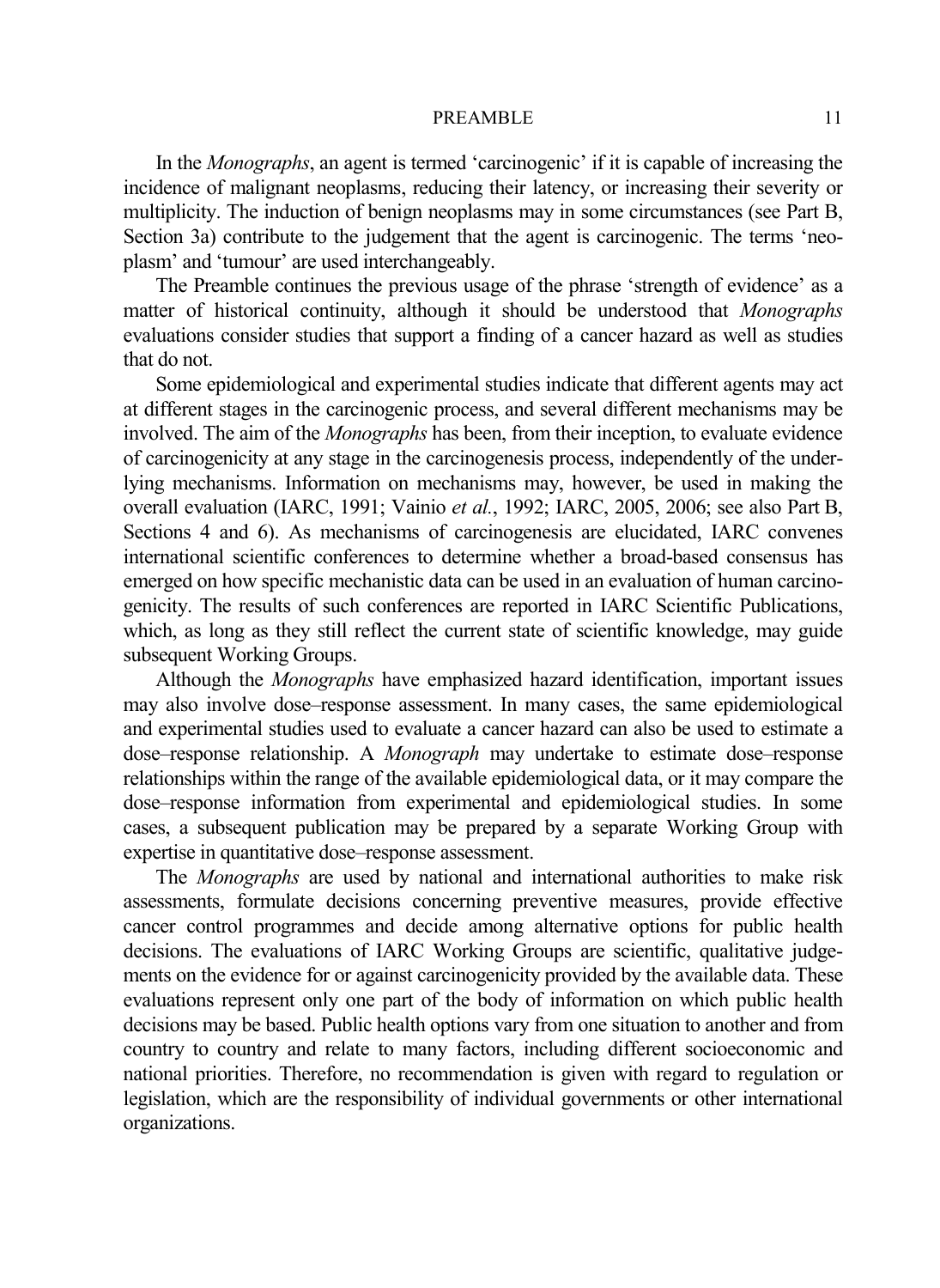#### **3. Selection of agents for review**

Agents are selected for review on the basis of two main criteria: (a) there is evidence of human exposure and (b) there is some evidence or suspicion of carcinogenicity. Mixed exposures may occur in occupational and environmental settings and as a result of individual and cultural habits (such as tobacco smoking and dietary practices). Chemical analogues and compounds with biological or physical characteristics similar to those of suspected carcinogens may also be considered, even in the absence of data on a possible carcinogenic effect in humans or experimental animals.

The scientific literature is surveyed for published data relevant to an assessment of carcinogenicity. Ad-hoc Advisory Groups convened by IARC in 1984, 1989, 1991, 1993, 1998 and 2003 made recommendations as to which agents should be evaluated in the *Monographs* series. Recent recommendations are available on the *Monographs* programme website (http://monographs.iarc.fr). IARC may schedule other agents for review as it becomes aware of new scientific information or as national health agencies identify an urgent public health need related to cancer.

As significant new data become available on an agent for which a *Monograph* exists, a re-evaluation may be made at a subsequent meeting, and a new *Monograph* published. In some cases it may be appropriate to review only the data published since a prior evaluation. This can be useful for updating a database, reviewing new data to resolve a previously open question or identifying new tumour sites associated with a carcinogenic agent. Major changes in an evaluation (e.g. a new classification in Group 1 or a determination that a mechanism does not operate in humans, see Part B, Section 6) are more appropriately addressed by a full review.

### **4. Data for the** *Monographs*

Each *Monograph* reviews all pertinent epidemiological studies and cancer bioassays in experimental animals. Those judged inadequate or irrelevant to the evaluation may be cited but not summarized. If a group of similar studies is not reviewed, the reasons are indicated.

Mechanistic and other relevant data are also reviewed. A *Monograph* does not necessarily cite all the mechanistic literature concerning the agent being evaluated (see Part B, Section 4). Only those data considered by the Working Group to be relevant to making the evaluation are included.

With regard to epidemiological studies, cancer bioassays, and mechanistic and other relevant data, only reports that have been published or accepted for publication in the openly available scientific literature are reviewed. The same publication requirement applies to studies originating from IARC, including meta-analyses or pooled analyses commissioned by IARC in advance of a meeting (see Part B, Section 2c). Data from government agency reports that are publicly available are also considered. Exceptionally,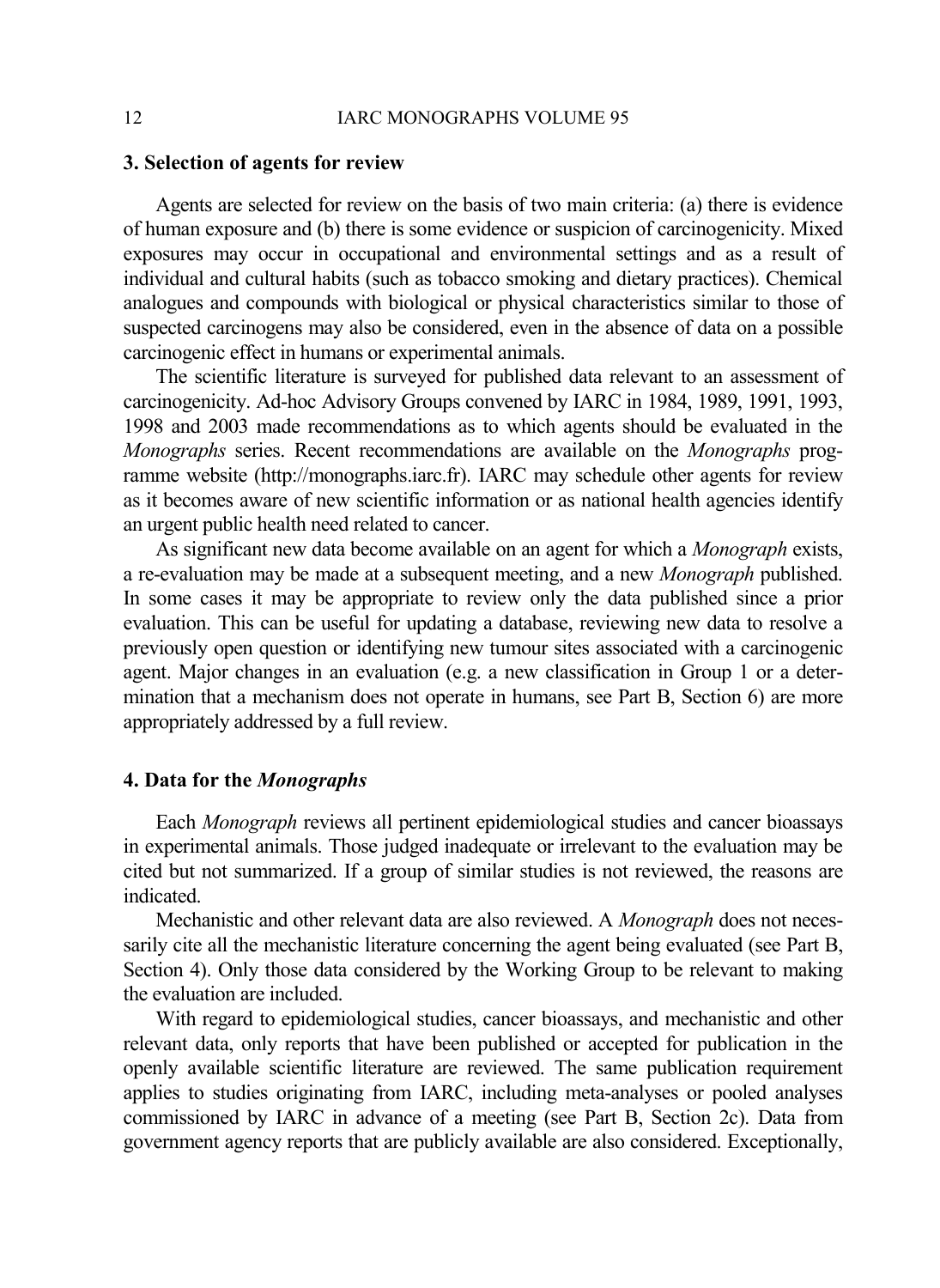doctoral theses and other material that are in their final form and publicly available may be reviewed.

Exposure data and other information on an agent under consideration are also reviewed. In the sections on chemical and physical properties, on analysis, on production and use and on occurrence, published and unpublished sources of information may be considered.

Inclusion of a study does not imply acceptance of the adequacy of the study design or of the analysis and interpretation of the results, and limitations are clearly outlined in square brackets at the end of each study description (see Part B). The reasons for not giving further consideration to an individual study also are indicated in the square brackets.

### **5. Meeting participants**

Five categories of participant can be present at *Monograph* meetings.

(a) The Working Group is responsible for the critical reviews and evaluations that are developed during the meeting. The tasks of Working Group Members are: (i) to ascertain that all appropriate data have been collected; (ii) to select the data relevant for the evaluation on the basis of scientific merit; (iii) to prepare accurate summaries of the data to enable the reader to follow the reasoning of the Working Group; (iv) to evaluate the results of epidemiological and experimental studies on cancer; (v) to evaluate data relevant to the understanding of mechanisms of carcinogenesis; and (vi) to make an overall evaluation of the carcinogenicity of the exposure to humans. Working Group Members generally have published significant research related to the carcinogenicity of the agents being reviewed, and IARC uses literature searches to identify most experts. Working Group Members are selected on the basis of (a) knowledge and experience and (b) absence of real or apparent conflicts of interests. Consideration is also given to demographic diversity and balance of scientific findings and views.

(b) Invited Specialists are experts who also have critical knowledge and experience but have a real or apparent conflict of interests. These experts are invited when necessary to assist in the Working Group by contributing their unique knowledge and experience during subgroup and plenary discussions. They may also contribute text on noninfluential issues in the section on exposure, such as a general description of data on production and use (see Part B, Section 1). Invited Specialists do not serve as meeting chair or subgroup chair, draft text that pertains to the description or interpretation of cancer data, or participate in the evaluations.

(c) Representatives of national and international health agencies often attend meetings because their agencies sponsor the programme or are interested in the subject of a meeting. Representatives do not serve as meeting chair or subgroup chair, draft any part of a *Monograph,* or participate in the evaluations.

(d) Observers with relevant scientific credentials may be admitted to a meeting by IARC in limited numbers. Attention will be given to achieving a balance of Observers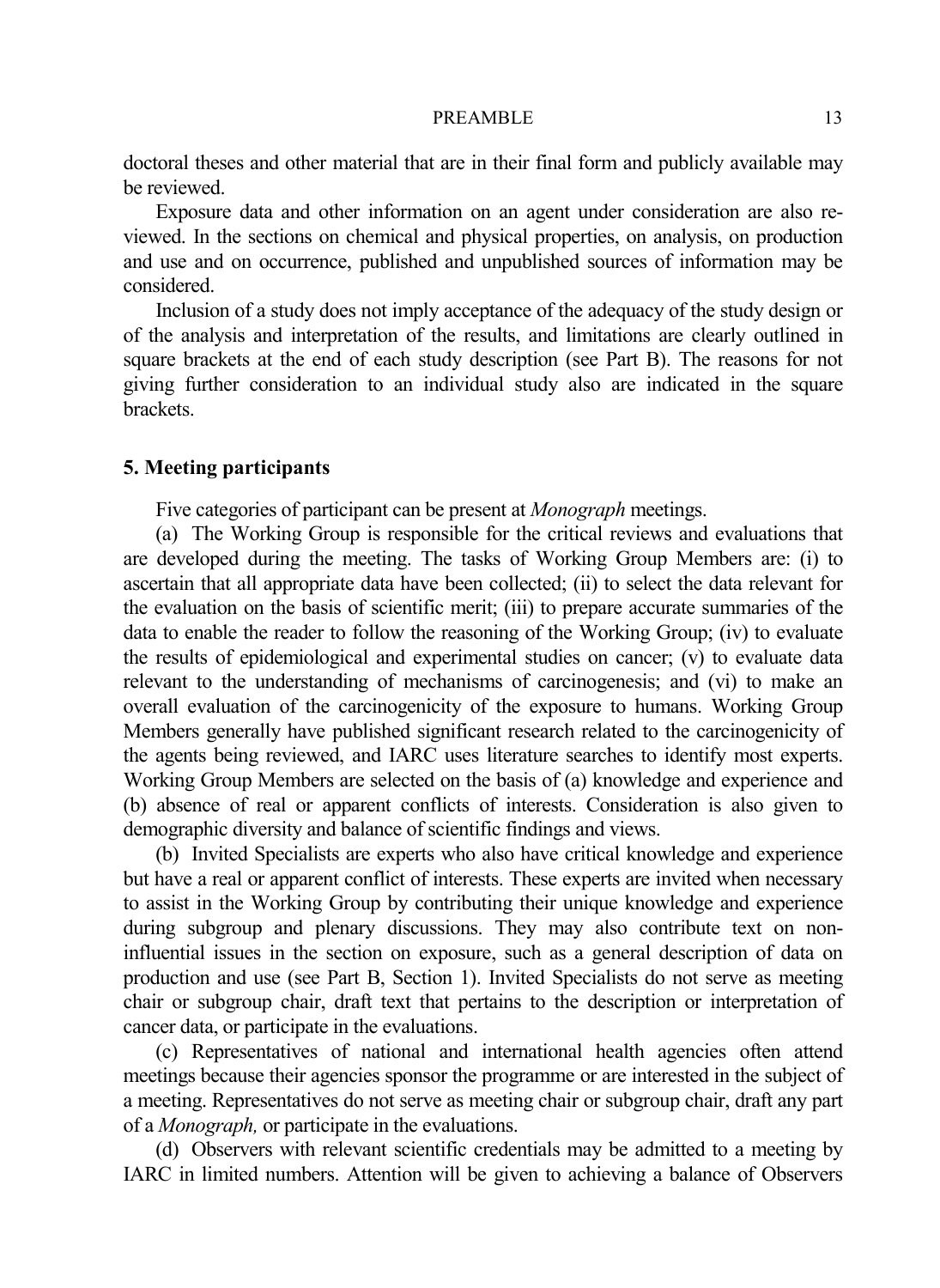from constituencies with differing perspectives. They are invited to observe the meeting and should not attempt to influence it. Observers do not serve as meeting chair or subgroup chair, draft any part of a *Monograph*, or participate in the evaluations. At the meeting, the meeting chair and subgroup chairs may grant Observers an opportunity to speak, generally after they have observed a discussion. Observers agree to respect the Guidelines for Observers at *IARC Monographs* meetings (available at http://monographs.iarc.fr).

(e) The IARC Secretariat consists of scientists who are designated by IARC and who have relevant expertise. They serve as rapporteurs and participate in all discussions. When requested by the meeting chair or subgroup chair, they may also draft text or prepare tables and analyses.

Before an invitation is extended, each potential participant, including the IARC Secretariat, completes the WHO Declaration of Interests to report financial interests, employment and consulting, and individual and institutional research support related to the subject of the meeting. IARC assesses these interests to determine whether there is a conflict that warrants some limitation on participation. The declarations are updated and reviewed again at the opening of the meeting. Interests related to the subject of the meeting are disclosed to the meeting participants and in the published volume (Cogliano *et al.*, 2004).

The names and principal affiliations of participants are available on the *Monographs* programme website (http://monographs.iarc.fr) approximately two months before each meeting. It is not acceptable for Observers or third parties to contact other participants before a meeting or to lobby them at any time. Meeting participants are asked to report all such contacts to IARC (Cogliano *et al.*, 2005).

All participants are listed, with their principal affiliations, at the beginning of each volume. Each participant who is a Member of a Working Group serves as an individual scientist and not as a representative of any organization, government or industry.

## **6. Working procedures**

A separate Working Group is responsible for developing each volume of *Monographs*. A volume contains one or more *Monographs*, which can cover either a single agent or several related agents. Approximately one year in advance of the meeting of a Working Group, the agents to be reviewed are announced on the *Monographs* programme website (http://monographs.iarc.fr) and participants are selected by IARC staff in consultation with other experts. Subsequently, relevant biological and epidemiological data are collected by IARC from recognized sources of information on carcinogenesis, including data storage and retrieval systems such as PubMed. Meeting participants who are asked to prepare preliminary working papers for specific sections are expected to supplement the IARC literature searches with their own searches.

For most chemicals and some complex mixtures, the major collection of data and the preparation of working papers for the sections on chemical and physical properties, on analysis, on production and use, and on occurrence are carried out under a separate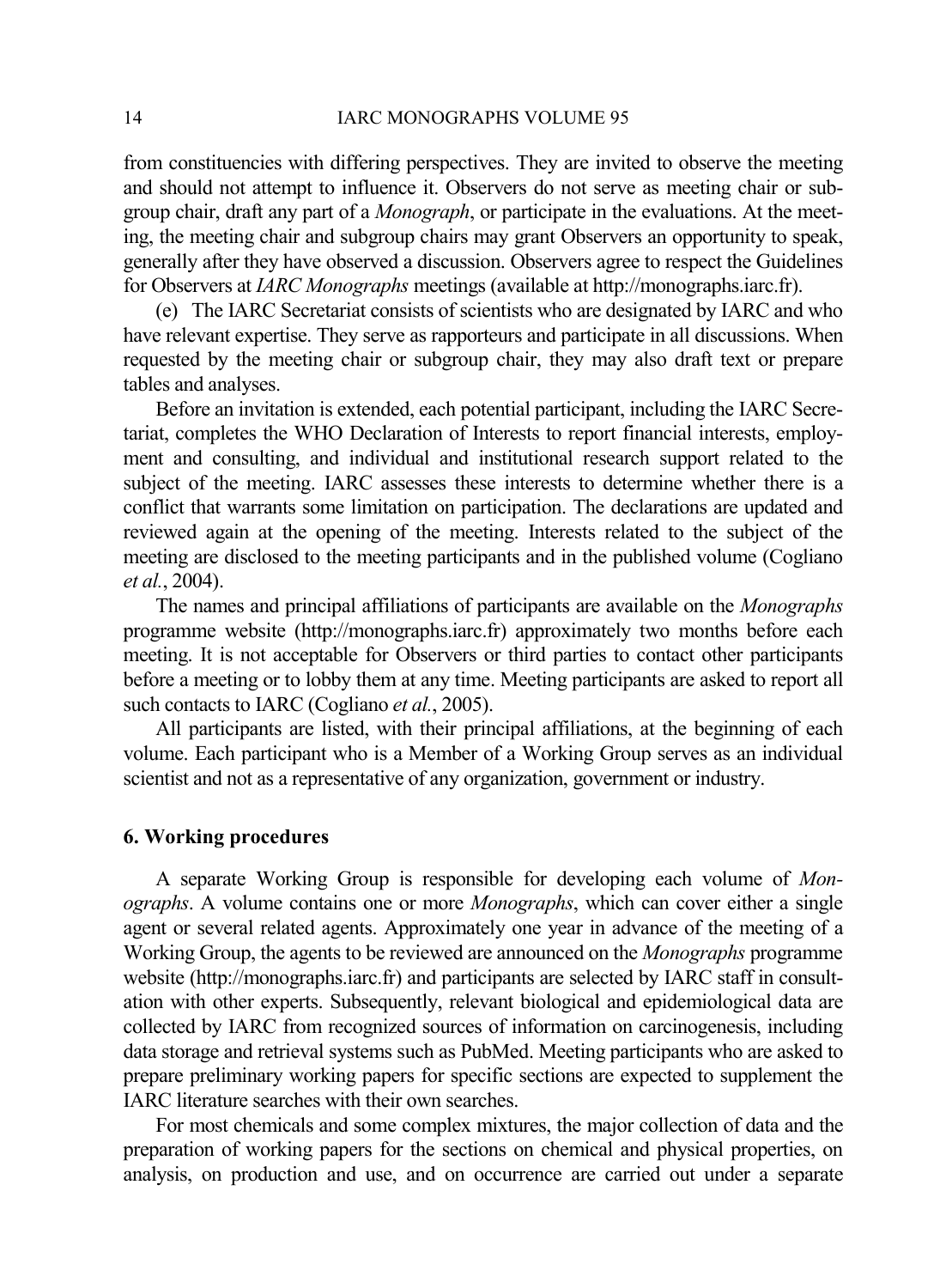contract funded by the US National Cancer Institute. Industrial associations, labour unions and other knowledgeable organizations may be asked to provide input to the sections on production and use, although this involvement is not required as a general rule. Information on production and trade is obtained from governmental, trade and market research publications and, in some cases, by direct contact with industries. Separate production data on some agents may not be available for a variety of reasons (e.g. not collected or made public in all producing countries, production is small). Information on uses may be obtained from published sources but is often complemented by direct contact with manufacturers. Efforts are made to supplement this information with data from other national and international sources.

Six months before the meeting, the material obtained is sent to meeting participants to prepare preliminary working papers. The working papers are compiled by IARC staff and sent, prior to the meeting, to Working Group Members and Invited Specialists for review.

The Working Group meets at IARC for seven to eight days to discuss and finalize the texts and to formulate the evaluations. The objectives of the meeting are peer review and consensus. During the first few days, four subgroups (covering exposure data, cancer in humans, cancer in experimental animals, and mechanistic and other relevant data) review the working papers, develop a joint subgroup draft and write summaries. Care is taken to ensure that each study summary is written or reviewed by someone not associated with the study being considered. During the last few days, the Working Group meets in plenary session to review the subgroup drafts and develop the evaluations. As a result, the entire volume is the joint product of the Working Group, and there are no individually authored sections.

IARC Working Groups strive to achieve a consensus evaluation. Consensus reflects broad agreement among Working Group Members, but not necessarily unanimity. The chair may elect to poll Working Group Members to determine the diversity of scientific opinion on issues where consensus is not readily apparent.

After the meeting, the master copy is verified by consulting the original literature, edited and prepared for publication. The aim is to publish the volume within six months of the Working Group meeting. A summary of the outcome is available on the *Monographs* programme website soon after the meeting.

# **B. SCIENTIFIC REVIEW AND EVALUATION**

The available studies are summarized by the Working Group, with particular regard to the qualitative aspects discussed below. In general, numerical findings are indicated as they appear in the original report; units are converted when necessary for easier comparison. The Working Group may conduct additional analyses of the published data and use them in their assessment of the evidence; the results of such supplementary analyses are given in square brackets. When an important aspect of a study that directly impinges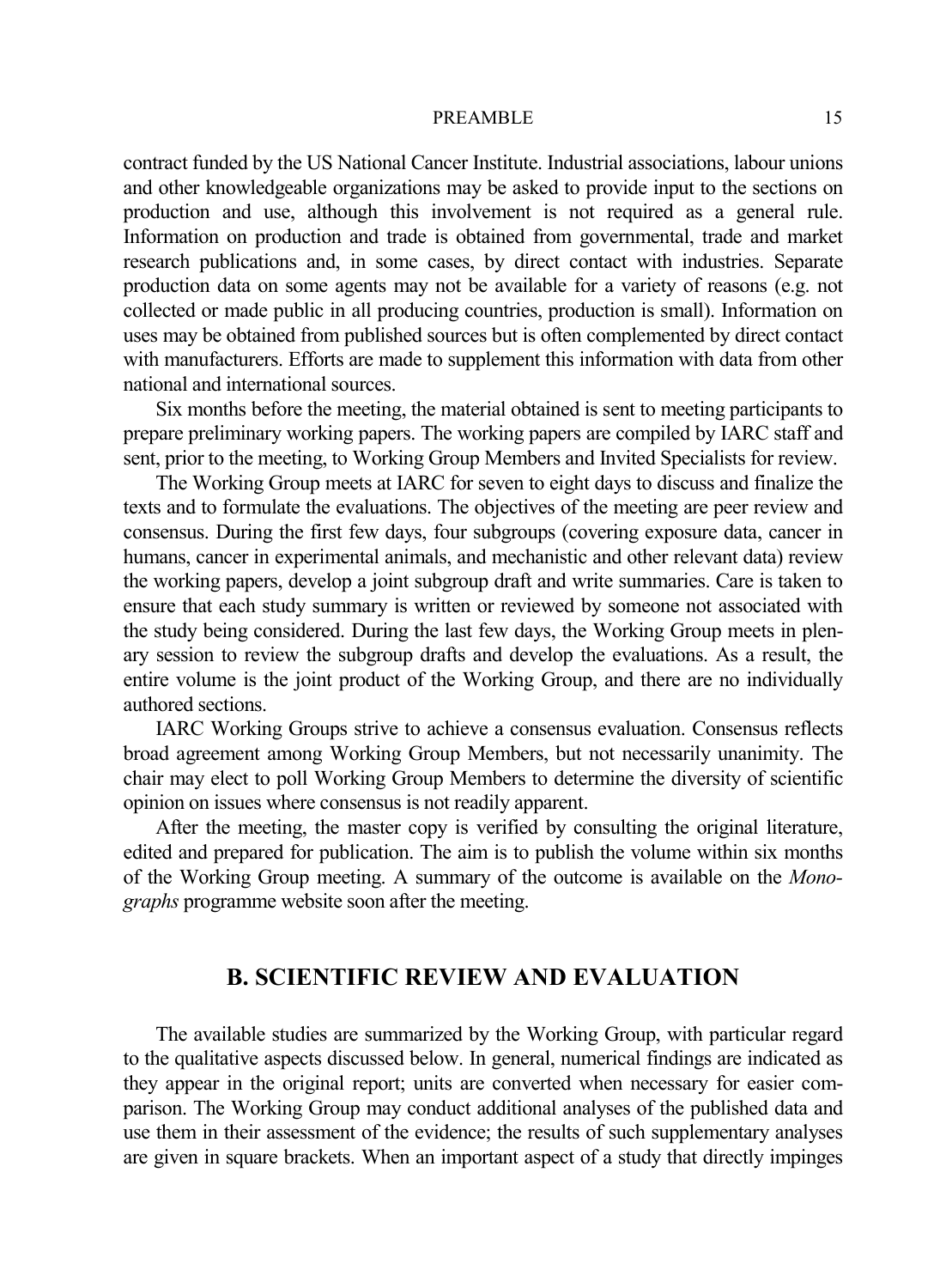on its interpretation should be brought to the attention of the reader, a Working Group comment is given in square brackets.

The scope of the *IARC Monographs* programme has expanded beyond chemicals to include complex mixtures, occupational exposures, physical and biological agents, lifestyle factors and other potentially carcinogenic exposures. Over time, the structure of a *Monograph* has evolved to include the following sections:

- 1. Exposure data
- 2. Studies of cancer in humans
- 3. Studies of cancer in experimental animals
- 4. Mechanistic and other relevant data
- 5. Summary
- 6. Evaluation and rationale

In addition, a section of General Remarks at the front of the volume discusses the reasons the agents were scheduled for evaluation and some key issues the Working Group encountered during the meeting.

This part of the Preamble discusses the types of evidence considered and summarized in each section of a *Monograph*, followed by the scientific criteria that guide the evaluations.

## **1. Exposure data**

Each *Monograph* includes general information on the agent: this information may vary substantially between agents and must be adapted accordingly. Also included is information on production and use (when appropriate), methods of analysis and detection, occurrence, and sources and routes of human occupational and environmental exposures. Depending on the agent, regulations and guidelines for use may be presented.

## (*a*) *General information on the agent*

For chemical agents, sections on chemical and physical data are included: the Chemical Abstracts Service Registry Number, the latest primary name and the IUPAC systematic name are recorded; other synonyms are given, but the list is not necessarily comprehensive. Information on chemical and physical properties that are relevant to identification, occurrence and biological activity is included. A description of technical products of chemicals includes trade names, relevant specifications and available information on composition and impurities. Some of the trade names given may be those of mixtures in which the agent being evaluated is only one of the ingredients.

For biological agents, taxonomy, structure and biology are described, and the degree of variability is indicated. Mode of replication, life cycle, target cells, persistence, latency, host response and clinical disease other than cancer are also presented.

For physical agents that are forms of radiation, energy and range of the radiation are included. For foreign bodies, fibres and respirable particles, size range and relative dimensions are indicated.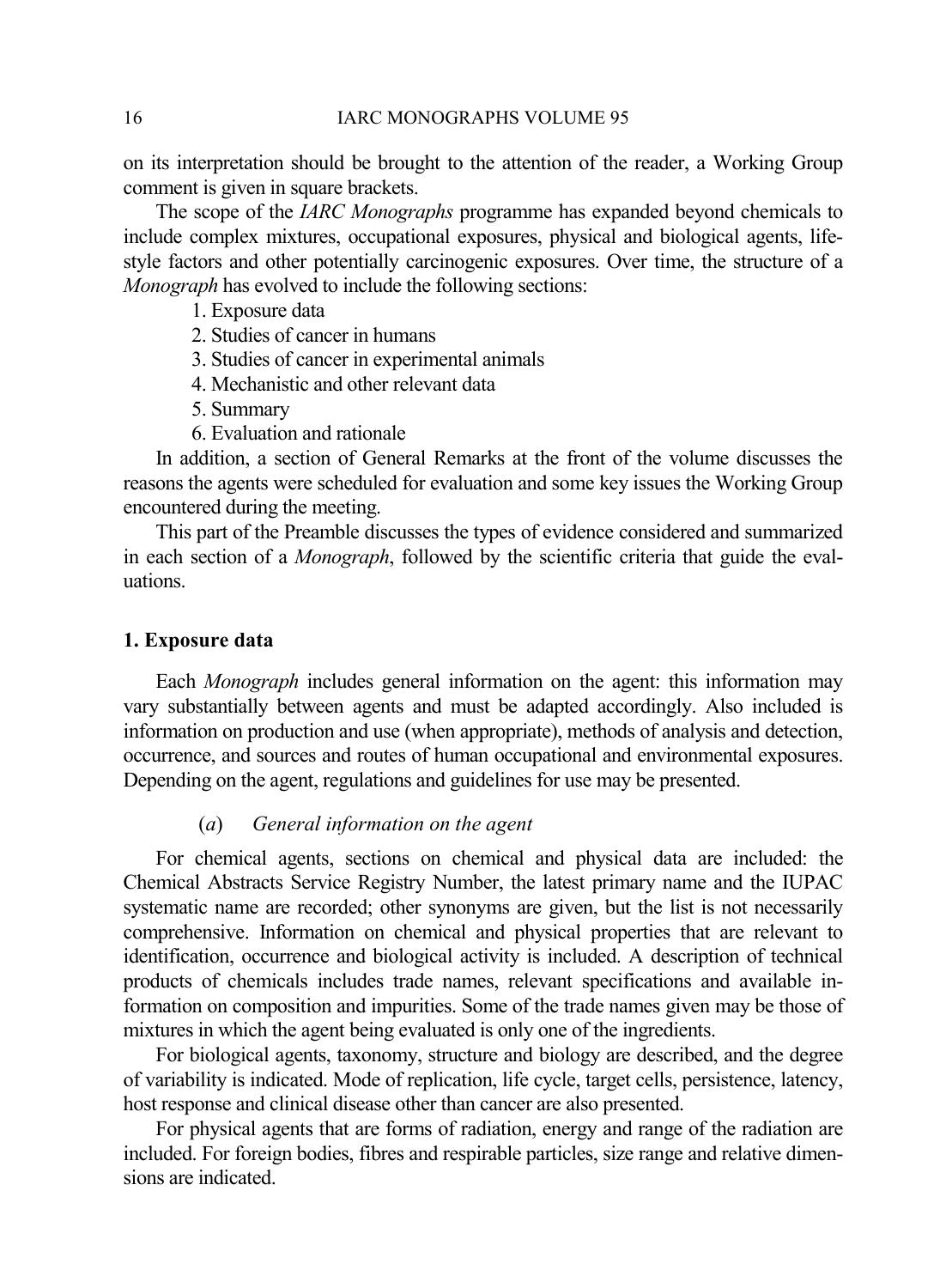For agents such as mixtures, drugs or lifestyle factors, a description of the agent, including its composition, is given.

Whenever appropriate, other information, such as historical perspectives or the description of an industry or habit, may be included.

### (*b*) *Analysis and detection*

An overview of methods of analysis and detection of the agent is presented, including their sensitivity, specificity and reproducibility. Methods widely used for regulatory purposes are emphasized. Methods for monitoring human exposure are also given. No critical evaluation or recommendation of any method is meant or implied.

## (*c*) *Production and use*

The dates of first synthesis and of first commercial production of a chemical, mixture or other agent are provided when available; for agents that do not occur naturally, this information may allow a reasonable estimate to be made of the date before which no human exposure to the agent could have occurred. The dates of first reported occurrence of an exposure are also provided when available. In addition, methods of synthesis used in past and present commercial production and different methods of production, which may give rise to different impurities, are described.

The countries where companies report production of the agent, and the number of companies in each country, are identified. Available data on production, international trade and uses are obtained for representative regions. It should not, however, be inferred that those areas or nations are necessarily the sole or major sources or users of the agent. Some identified uses may not be current or major applications, and the coverage is not necessarily comprehensive. In the case of drugs, mention of their therapeutic uses does not necessarily represent current practice nor does it imply judgement as to their therapeutic efficacy.

## (*d*) *Occurrence and exposure*

Information on the occurrence of an agent in the environment is obtained from data derived from the monitoring and surveillance of levels in occupational environments, air, water, soil, plants, foods and animal and human tissues. When available, data on the generation, persistence and bioaccumulation of the agent are also included. Such data may be available from national databases.

Data that indicate the extent of past and present human exposure, the sources of exposure, the people most likely to be exposed and the factors that contribute to the exposure are reported. Information is presented on the range of human exposure, including occupational and environmental exposures. This includes relevant findings from both developed and developing countries. Some of these data are not distributed widely and may be available from government reports and other sources. In the case of mixtures, industries, occupations or processes, information is given about all agents known to be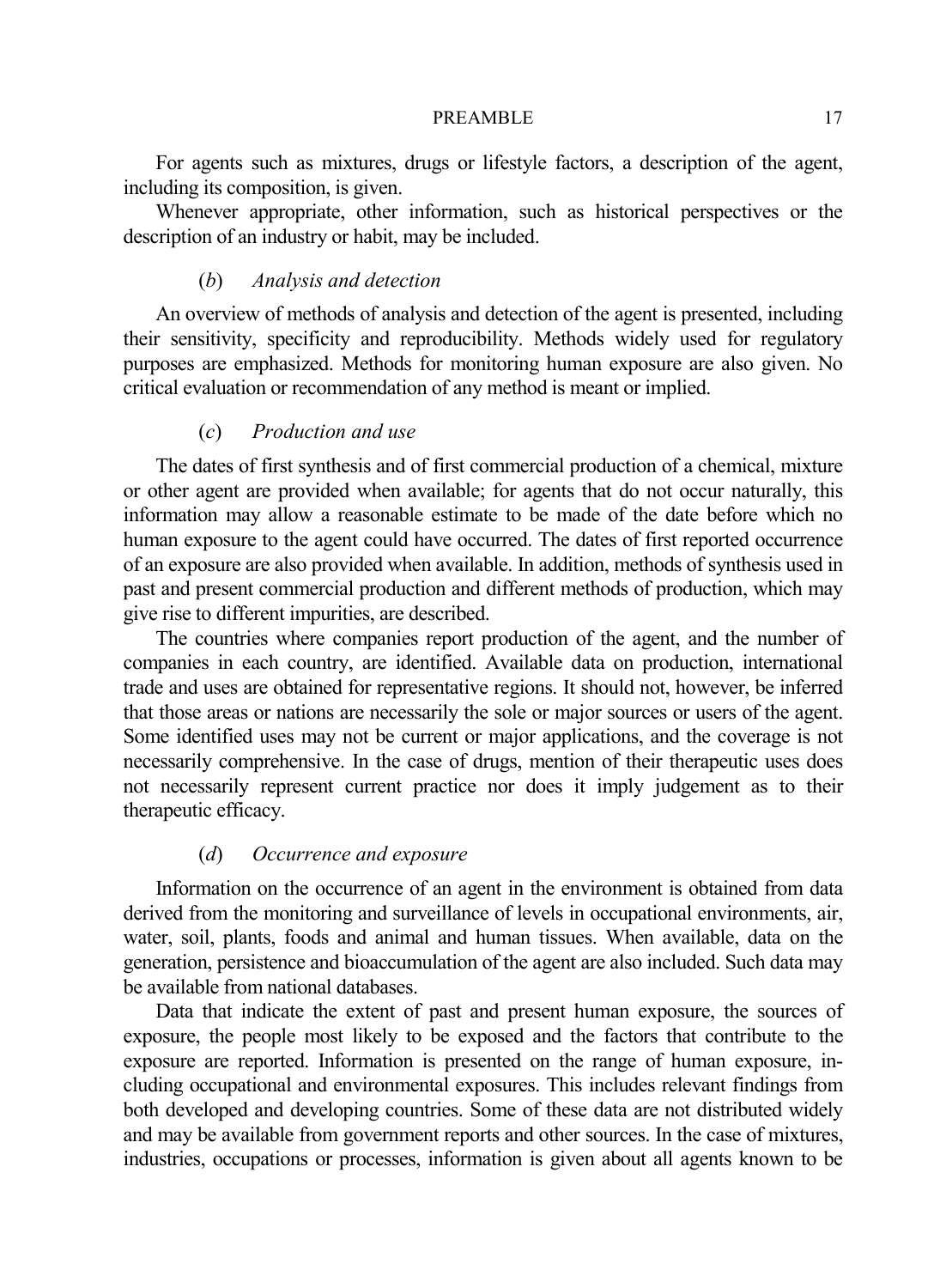present. For processes, industries and occupations, a historical description is also given, noting variations in chemical composition, physical properties and levels of occupational exposure with date and place. For biological agents, the epidemiology of infection is described.

## (*e*) *Regulations and guidelines*

Statements concerning regulations and guidelines (e.g. occupational exposure limits, maximal levels permitted in foods and water, pesticide registrations) are included, but they may not reflect the most recent situation, since such limits are continuously reviewed and modified. The absence of information on regulatory status for a country should not be taken to imply that that country does not have regulations with regard to the exposure. For biological agents, legislation and control, including vaccination and therapy, are described.

## **2. Studies of cancer in humans**

This section includes all pertinent epidemiological studies (see Part A, Section 4). Studies of biomarkers are included when they are relevant to an evaluation of carcinogenicity to humans.

## (*a*) *Types of study considered*

Several types of epidemiological study contribute to the assessment of carcinogenicity in humans — cohort studies, case–control studies, correlation (or ecological) studies and intervention studies. Rarely, results from randomized trials may be available. Case reports and case series of cancer in humans may also be reviewed.

Cohort and case–control studies relate individual exposures under study to the occurrence of cancer in individuals and provide an estimate of effect (such as relative risk) as the main measure of association. Intervention studies may provide strong evidence for making causal inferences, as exemplified by cessation of smoking and the subsequent decrease in risk for lung cancer.

In correlation studies, the units of investigation are usually whole populations (e.g. in particular geographical areas or at particular times), and cancer frequency is related to a summary measure of the exposure of the population to the agent under study. In correlation studies, individual exposure is not documented, which renders this kind of study more prone to confounding. In some circumstances, however, correlation studies may be more informative than analytical study designs (see, for example, the *Monograph* on arsenic in drinking-water; IARC, 2004).

In some instances, case reports and case series have provided important information about the carcinogenicity of an agent. These types of study generally arise from a suspicion, based on clinical experience, that the concurrence of two events — that is, a particular exposure and occurrence of a cancer — has happened rather more frequently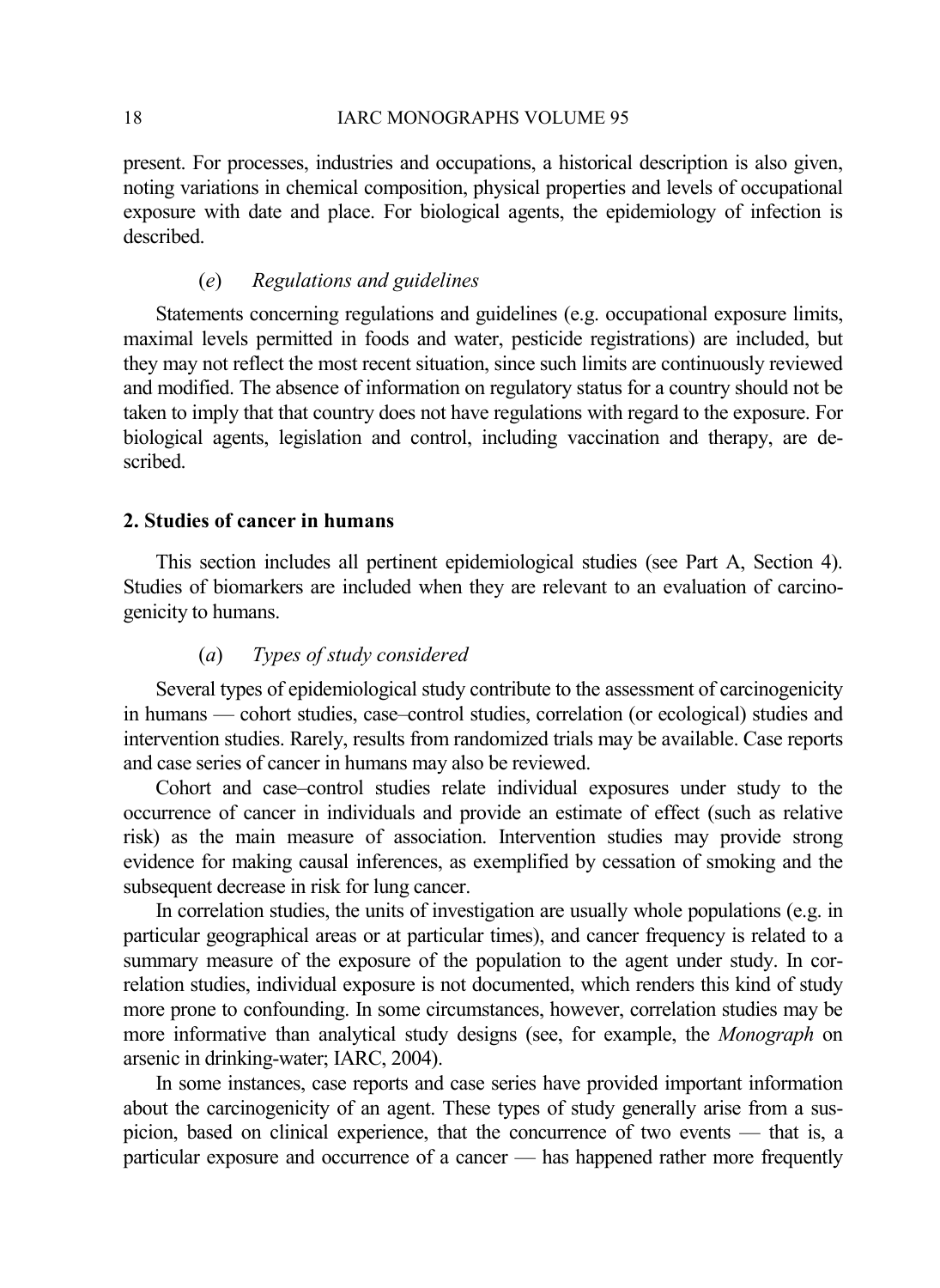than would be expected by chance. Case reports and case series usually lack complete ascertainment of cases in any population, definition or enumeration of the population at risk and estimation of the expected number of cases in the absence of exposure.

The uncertainties that surround the interpretation of case reports, case series and correlation studies make them inadequate, except in rare instances, to form the sole basis for inferring a causal relationship. When taken together with case–control and cohort studies, however, these types of study may add materially to the judgement that a causal relationship exists.

Epidemiological studies of benign neoplasms, presumed preneoplastic lesions and other end-points thought to be relevant to cancer are also reviewed. They may, in some instances, strengthen inferences drawn from studies of cancer itself.

# (*b*) *Quality of studies considered*

It is necessary to take into account the possible roles of bias, confounding and chance in the interpretation of epidemiological studies. Bias is the effect of factors in study design or execution that lead erroneously to a stronger or weaker association than in fact exists between an agent and disease. Confounding is a form of bias that occurs when the relationship with disease is made to appear stronger or weaker than it truly is as a result of an association between the apparent causal factor and another factor that is associated with either an increase or decrease in the incidence of the disease. The role of chance is related to biological variability and the influence of sample size on the precision of estimates of effect.

In evaluating the extent to which these factors have been minimized in an individual study, consideration is given to a number of aspects of design and analysis as described in the report of the study. For example, when suspicion of carcinogenicity arises largely from a single small study, careful consideration is given when interpreting subsequent studies that included these data in an enlarged population. Most of these considerations apply equally to case–control, cohort and correlation studies. Lack of clarity of any of these aspects in the reporting of a study can decrease its credibility and the weight given to it in the final evaluation of the exposure.

Firstly, the study population, disease (or diseases) and exposure should have been well defined by the authors. Cases of disease in the study population should have been identified in a way that was independent of the exposure of interest, and exposure should have been assessed in a way that was not related to disease status.

Secondly, the authors should have taken into account — in the study design and analysis — other variables that can influence the risk of disease and may have been related to the exposure of interest. Potential confounding by such variables should have been dealt with either in the design of the study, such as by matching, or in the analysis, by statistical adjustment. In cohort studies, comparisons with local rates of disease may or may not be more appropriate than those with national rates. Internal comparisons of frequency of disease among individuals at different levels of exposure are also desirable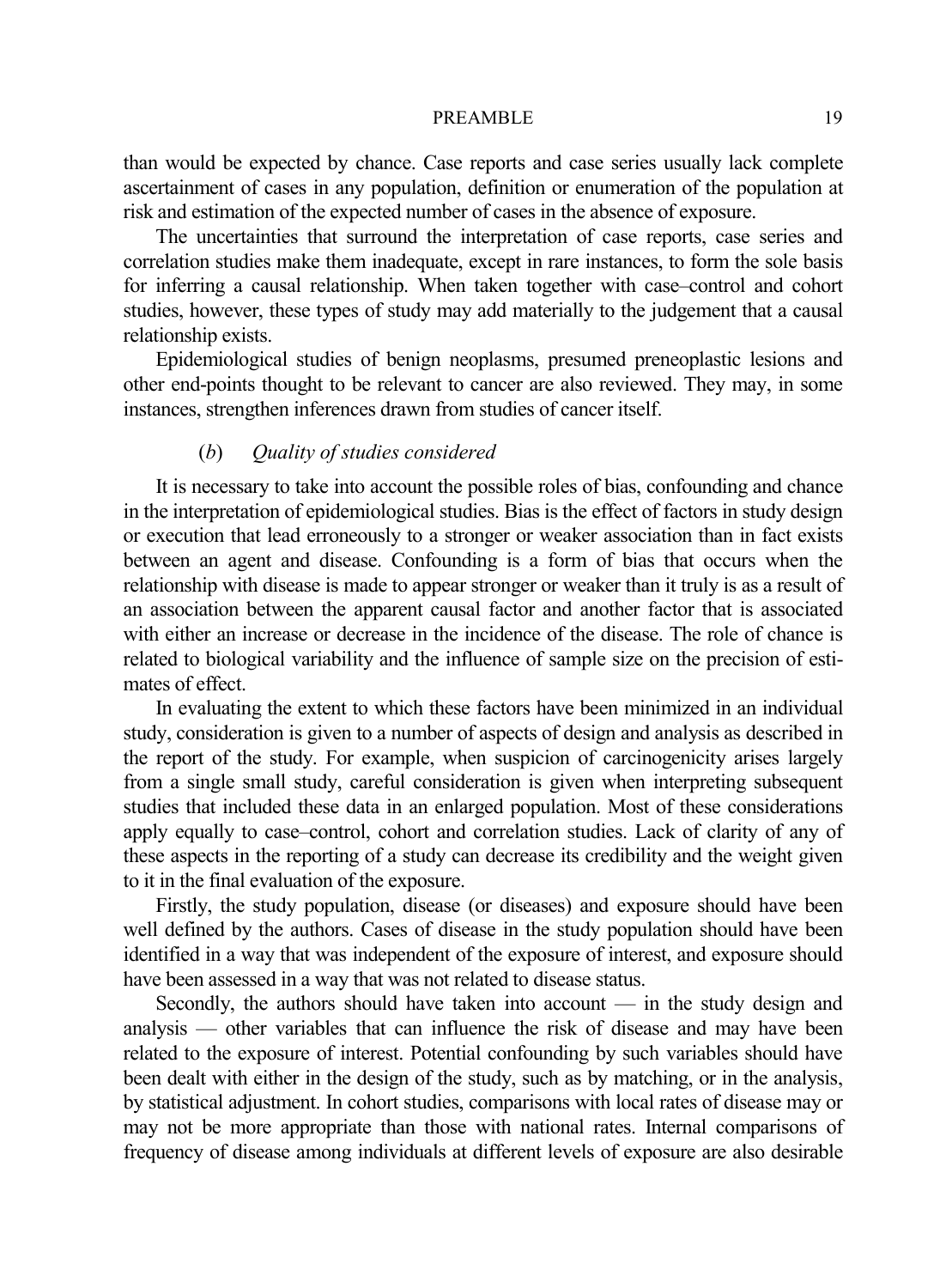in cohort studies, since they minimize the potential for confounding related to the difference in risk factors between an external reference group and the study population.

Thirdly, the authors should have reported the basic data on which the conclusions are founded, even if sophisticated statistical analyses were employed. At the very least, they should have given the numbers of exposed and unexposed cases and controls in a case– control study and the numbers of cases observed and expected in a cohort study. Further tabulations by time since exposure began and other temporal factors are also important. In a cohort study, data on all cancer sites and all causes of death should have been given, to reveal the possibility of reporting bias. In a case–control study, the effects of investigated factors other than the exposure of interest should have been reported.

Finally, the statistical methods used to obtain estimates of relative risk, absolute rates of cancer, confidence intervals and significance tests, and to adjust for confounding should have been clearly stated by the authors. These methods have been reviewed for case–control studies (Breslow & Day, 1980) and for cohort studies (Breslow & Day, 1987).

## (*c*) *Meta-analyses and pooled analyses*

Independent epidemiological studies of the same agent may lead to results that are difficult to interpret. Combined analyses of data from multiple studies are a means of resolving this ambiguity, and well-conducted analyses can be considered. There are two types of combined analysis. The first involves combining summary statistics such as relative risks from individual studies (meta-analysis) and the second involves a pooled analysis of the raw data from the individual studies (pooled analysis) (Greenland, 1998).

The advantages of combined analyses are increased precision due to increased sample size and the opportunity to explore potential confounders, interactions and modifying effects that may explain heterogeneity among studies in more detail. A disadvantage of combined analyses is the possible lack of compatibility of data from various studies due to differences in subject recruitment, procedures of data collection, methods of measurement and effects of unmeasured co-variates that may differ among studies. Despite these limitations, well-conducted combined analyses may provide a firmer basis than individual studies for drawing conclusions about the potential carcinogenicity of agents.

IARC may commission a meta-analysis or pooled analysis that is pertinent to a particular *Monograph* (see Part A, Section 4). Additionally, as a means of gaining insight from the results of multiple individual studies, ad-hoc calculations that combine data from different studies may be conducted by the Working Group during the course of a *Monograph* meeting. The results of such original calculations, which would be specified in the text by presentation in square brackets, might involve updates of previously conducted analyses that incorporate the results of more recent studies or de-novo analyses. Irrespective of the source of data for the meta-analyses and pooled analyses, it is important that the same criteria for data quality be applied as those that would be applied to individual studies and to ensure also that sources of heterogeneity between studies be taken into account.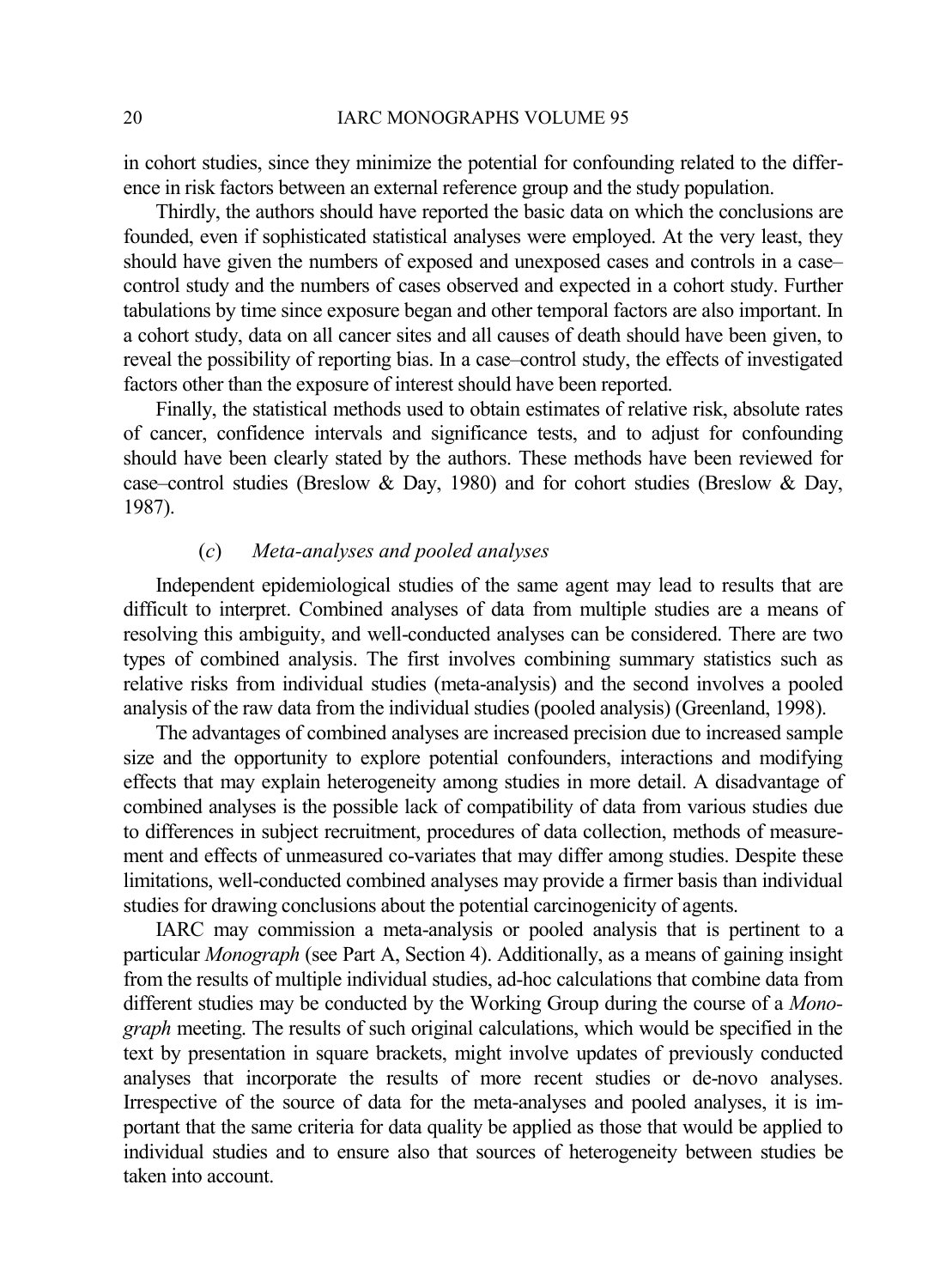#### (*d*) *Temporal effects*

Detailed analyses of both relative and absolute risks in relation to temporal variables, such as age at first exposure, time since first exposure, duration of exposure, cumulative exposure, peak exposure (when appropriate) and time since cessation of exposure, are reviewed and summarized when available. Analyses of temporal relationships may be useful in making causal inferences. In addition, such analyses may suggest whether a carcinogen acts early or late in the process of carcinogenesis, although, at best, they allow only indirect inferences about mechanisms of carcinogenesis.

### (*e*) *Use of biomarkers in epidemiological studies*

Biomarkers indicate molecular, cellular or other biological changes and are increasingly used in epidemiological studies for various purposes (IARC, 1991; Vainio *et al.*, 1992; Toniolo *et al.*, 1997; Vineis *et al.*, 1999; Buffler *et al.*, 2004). These may include evidence of exposure, of early effects, of cellular, tissue or organism responses, of individual susceptibility or host responses, and inference of a mechanism (see Part B, Section 4b). This is a rapidly evolving field that encompasses developments in genomics, epigenomics and other emerging technologies.

Molecular epidemiological data that identify associations between genetic polymorphisms and interindividual differences in susceptibility to the agent(s) being evaluated may contribute to the identification of carcinogenic hazards to humans. If the polymorphism has been demonstrated experimentally to modify the functional activity of the gene product in a manner that is consistent with increased susceptibility, these data may be useful in making causal inferences. Similarly, molecular epidemiological studies that measure cell functions, enzymes or metabolites that are thought to be the basis of susceptibility may provide evidence that reinforces biological plausibility. It should be noted, however, that when data on genetic susceptibility originate from multiple comparisons that arise from subgroup analyses, this can generate false-positive results and inconsistencies across studies, and such data therefore require careful evaluation. If the known phenotype of a genetic polymorphism can explain the carcinogenic mechanism of the agent being evaluated, data on this phenotype may be useful in making causal inferences.

## (*f*) *Criteria for causality*

After the quality of individual epidemiological studies of cancer has been summarized and assessed, a judgement is made concerning the strength of evidence that the agent in question is carcinogenic to humans. In making its judgement, the Working Group considers several criteria for causality (Hill, 1965). A strong association (e.g. a large relative risk) is more likely to indicate causality than a weak association, although it is recognized that estimates of effect of small magnitude do not imply lack of causality and may be important if the disease or exposure is common. Associations that are replicated in several studies of the same design or that use different epidemiological approaches or under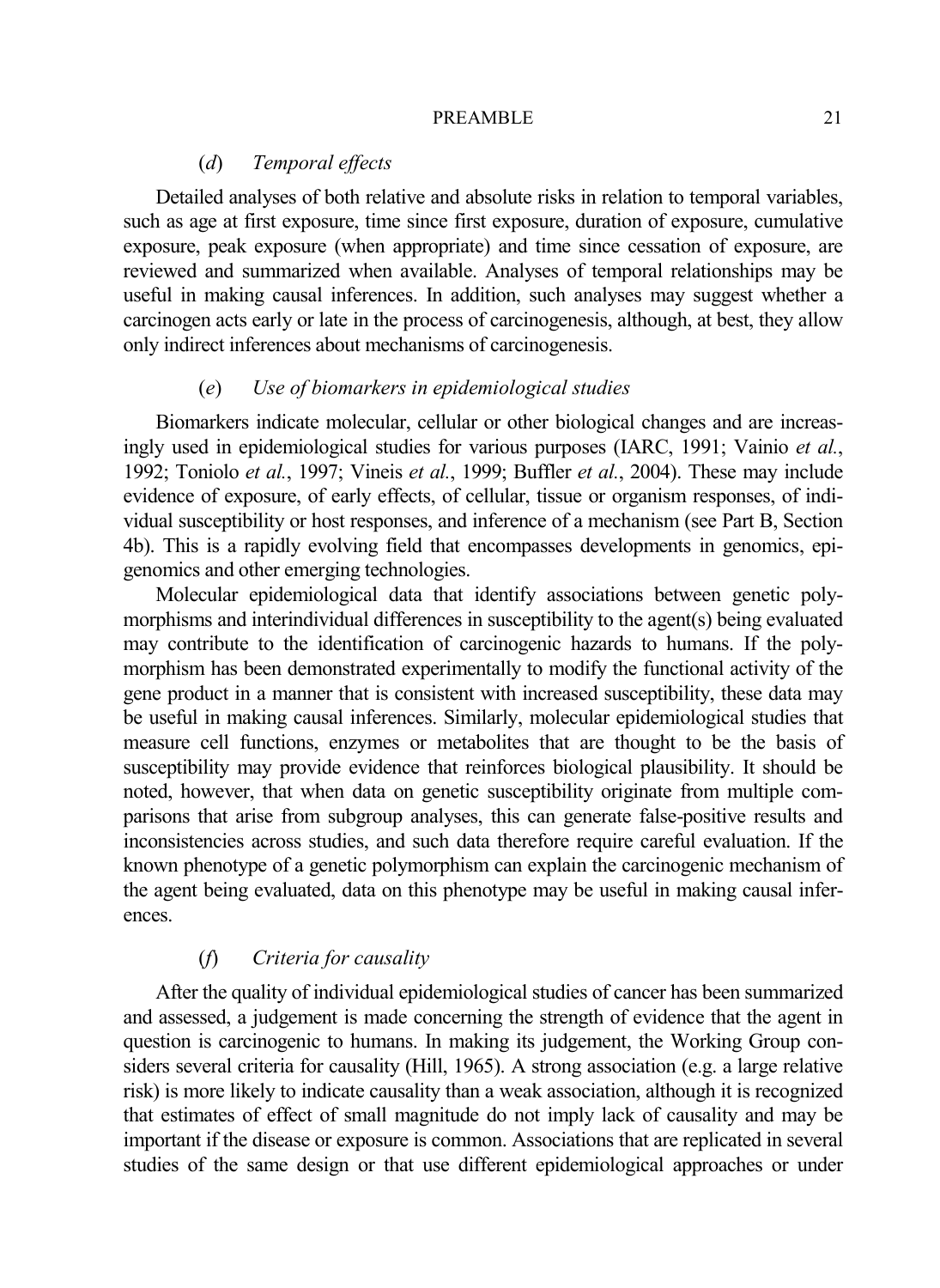different circumstances of exposure are more likely to represent a causal relationship than isolated observations from single studies. If there are inconsistent results among investigations, possible reasons are sought (such as differences in exposure), and results of studies that are judged to be of high quality are given more weight than those of studies that are judged to be methodologically less sound.

If the risk increases with the exposure, this is considered to be a strong indication of causality, although the absence of a graded response is not necessarily evidence against a causal relationship. The demonstration of a decline in risk after cessation of or reduction in exposure in individuals or in whole populations also supports a causal interpretation of the findings.

A number of scenarios may increase confidence in a causal relationship. On the one hand, an agent may be specific in causing tumours at one site or of one morphological type. On the other, carcinogenicity may be evident through the causation of multiple tumour types. Temporality, precision of estimates of effect, biological plausibility and coherence of the overall database are considered. Data on biomarkers may be employed in an assessment of the biological plausibility of epidemiological observations.

Although rarely available, results from randomized trials that show different rates of cancer among exposed and unexposed individuals provide particularly strong evidence for causality.

When several epidemiological studies show little or no indication of an association between an exposure and cancer, a judgement may be made that, in the aggregate, they show evidence of lack of carcinogenicity. Such a judgement requires firstly that the studies meet, to a sufficient degree, the standards of design and analysis described above. Specifically, the possibility that bias, confounding or misclassification of exposure or outcome could explain the observed results should be considered and excluded with reasonable certainty. In addition, all studies that are judged to be methodologically sound should (a) be consistent with an estimate of effect of unity for any observed level of exposure, (b) when considered together, provide a pooled estimate of relative risk that is at or near to unity, and (c) have a narrow confidence interval, due to sufficient population size. Moreover, no individual study nor the pooled results of all the studies should show any consistent tendency that the relative risk of cancer increases with increasing level of exposure. It is important to note that evidence of lack of carcinogenicity obtained from several epidemiological studies can apply only to the type(s) of cancer studied, to the dose levels reported, and to the intervals between first exposure and disease onset observed in these studies. Experience with human cancer indicates that the period from first exposure to the development of clinical cancer is sometimes longer than 20 years; latent periods substantially shorter than 30 years cannot provide evidence for lack of carcinogenicity.

## **3. Studies of cancer in experimental animals**

All known human carcinogens that have been studied adequately for carcinogenicity in experimental animals have produced positive results in one or more animal species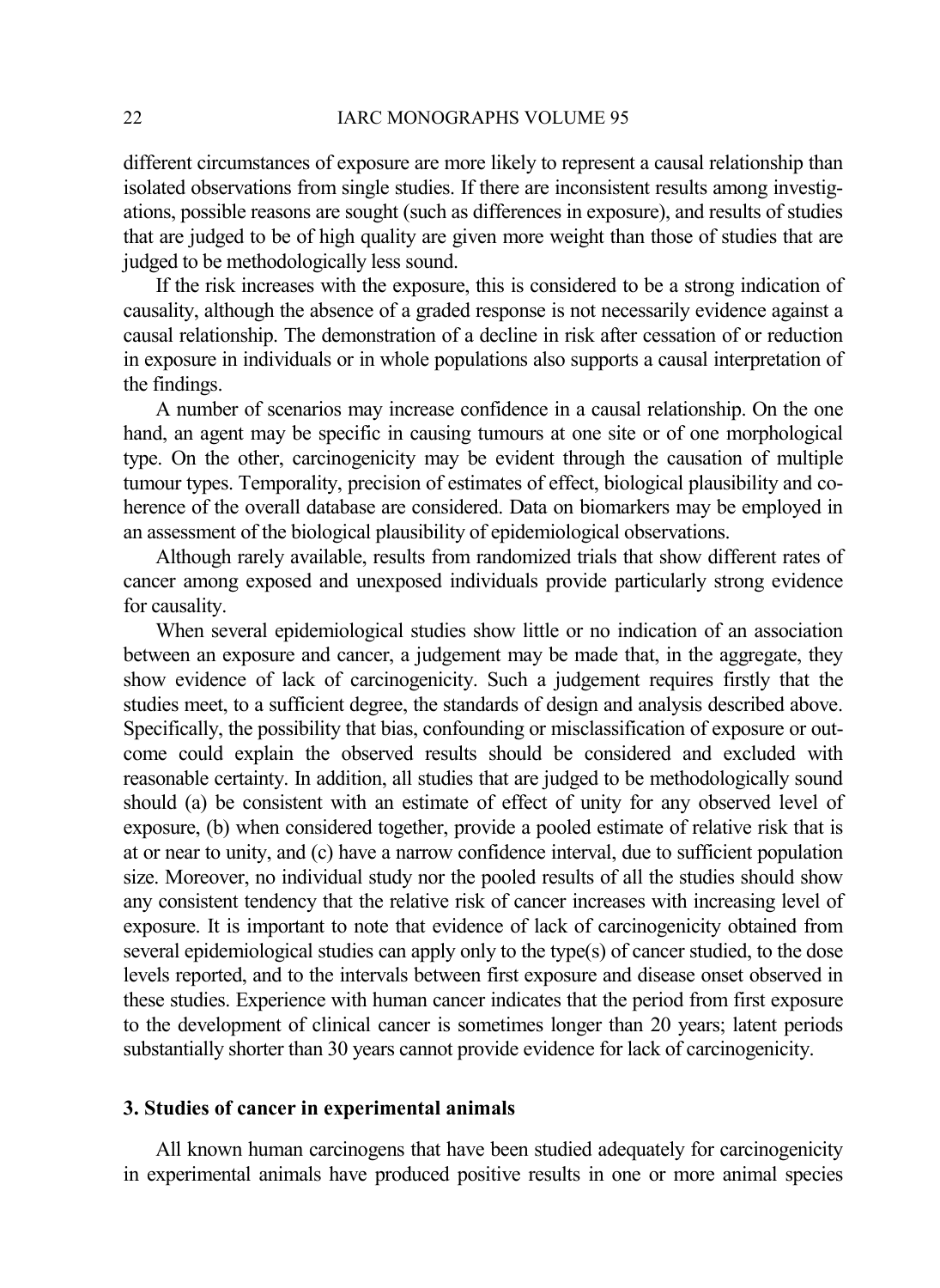(Wilbourn *et al.*, 1986; Tomatis *et al.*, 1989). For several agents (e.g. aflatoxins, diethylstilbestrol, solar radiation, vinyl chloride), carcinogenicity in experimental animals was established or highly suspected before epidemiological studies confirmed their carcinogenicity in humans (Vainio *et al.*, 1995). Although this association cannot establish that all agents that cause cancer in experimental animals also cause cancer in humans, it is biologically plausible that agents for which there is *sufficient evidence of carcinogenicity* in experimental animals (see Part B, Section 6b) also present a carcinogenic hazard to humans. Accordingly, in the absence of additional scientific information, these agents are considered to pose a carcinogenic hazard to humans. Examples of additional scientific information are data that demonstrate that a given agent causes cancer in animals through a species-specific mechanism that does not operate in humans or data that demonstrate that the mechanism in experimental animals also operates in humans (see Part B, Section 6).

Consideration is given to all available long-term studies of cancer in experimental animals with the agent under review (see Part A, Section 4). In all experimental settings, the nature and extent of impurities or contaminants present in the agent being evaluated are given when available. Animal species, strain (including genetic background where applicable), sex, numbers per group, age at start of treatment, route of exposure, dose levels, duration of exposure, survival and information on tumours (incidence, latency, severity or multiplicity of neoplasms or preneoplastic lesions) are reported. Those studies in experimental animals that are judged to be irrelevant to the evaluation or judged to be inadequate (e.g. too short a duration, too few animals, poor survival; see below) may be omitted. Guidelines for conducting long-term carcinogenicity experiments have been published (e.g. OECD, 2002).

Other studies considered may include: experiments in which the agent was administered in the presence of factors that modify carcinogenic effects (e.g. initiation–promotion studies, co-carcinogenicity studies and studies in genetically modified animals); studies in which the end-point was not cancer but a defined precancerous lesion; experiments on the carcinogenicity of known metabolites and derivatives; and studies of cancer in nonlaboratory animals (e.g. livestock and companion animals) exposed to the agent.

For studies of mixtures, consideration is given to the possibility that changes in the physicochemical properties of the individual substances may occur during collection, storage, extraction, concentration and delivery. Another consideration is that chemical and toxicological interactions of components in a mixture may alter dose–response relationships. The relevance to human exposure of the test mixture administered in the animal experiment is also assessed. This may involve consideration of the following aspects of the mixture tested: (i) physical and chemical characteristics, (ii) identified constituents that may indicate the presence of a class of substances and (iii) the results of genetic toxicity and related tests.

The relevance of results obtained with an agent that is analogous (e.g. similar in structure or of a similar virus genus) to that being evaluated is also considered. Such results may provide biological and mechanistic information that is relevant to the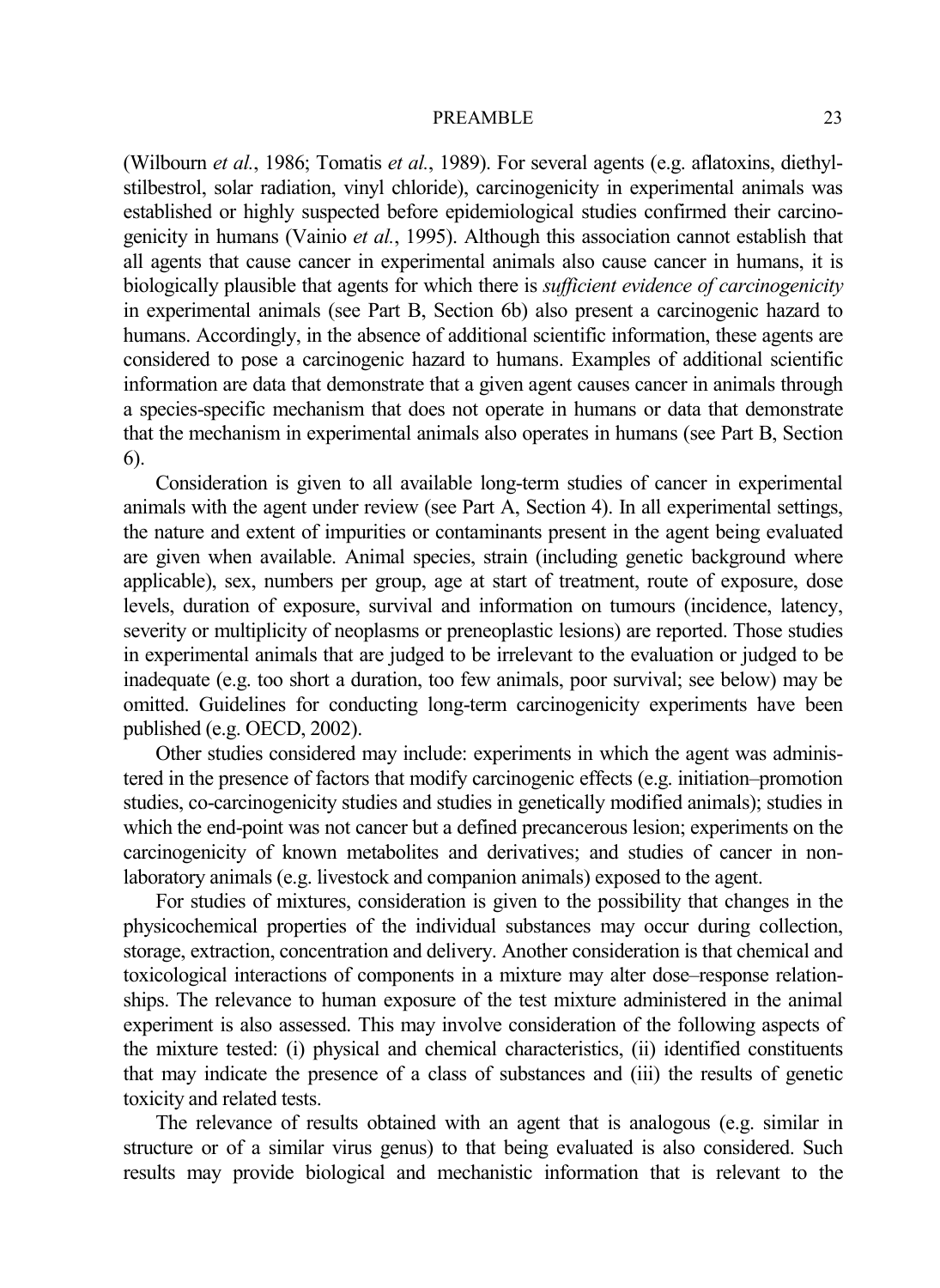understanding of the process of carcinogenesis in humans and may strengthen the biological plausibility that the agent being evaluated is carcinogenic to humans (see Part B, Section 2f).

## (*a*) *Qualitative aspects*

An assessment of carcinogenicity involves several considerations of qualitative importance, including (i) the experimental conditions under which the test was performed, including route, schedule and duration of exposure, species, strain (including genetic background where applicable), sex, age and duration of follow-up; (ii) the consistency of the results, for example, across species and target organ(s); (iii) the spectrum of neoplastic response, from preneoplastic lesions and benign tumours to malignant neoplasms; and (iv) the possible role of modifying factors.

Considerations of importance in the interpretation and evaluation of a particular study include: (i) how clearly the agent was defined and, in the case of mixtures, how adequately the sample characterization was reported; (ii) whether the dose was monitored adequately, particularly in inhalation experiments; (iii) whether the doses, duration of treatment and route of exposure were appropriate; (iv) whether the survival of treated animals was similar to that of controls; (v) whether there were adequate numbers of animals per group; (vi) whether both male and female animals were used; (vii) whether animals were allocated randomly to groups; (viii) whether the duration of observation was adequate; and (ix) whether the data were reported and analysed adequately.

When benign tumours (a) occur together with and originate from the same cell type as malignant tumours in an organ or tissue in a particular study and (b) appear to represent a stage in the progression to malignancy, they are usually combined in the assessment of tumour incidence (Huff *et al.*, 1989). The occurrence of lesions presumed to be preneoplastic may in certain instances aid in assessing the biological plausibility of any neoplastic response observed. If an agent induces only benign neoplasms that appear to be end-points that do not readily undergo transition to malignancy, the agent should nevertheless be suspected of being carcinogenic and requires further investigation.

### (*b*) *Quantitative aspects*

The probability that tumours will occur may depend on the species, sex, strain, genetic background and age of the animal, and on the dose, route, timing and duration of the exposure. Evidence of an increased incidence of neoplasms with increasing levels of exposure strengthens the inference of a causal association between the exposure and the development of neoplasms.

The form of the dose–response relationship can vary widely, depending on the particular agent under study and the target organ. Mechanisms such as induction of DNA damage or inhibition of repair, altered cell division and cell death rates and changes in intercellular communication are important determinants of dose–response relationships for some carcinogens. Since many chemicals require metabolic activation before being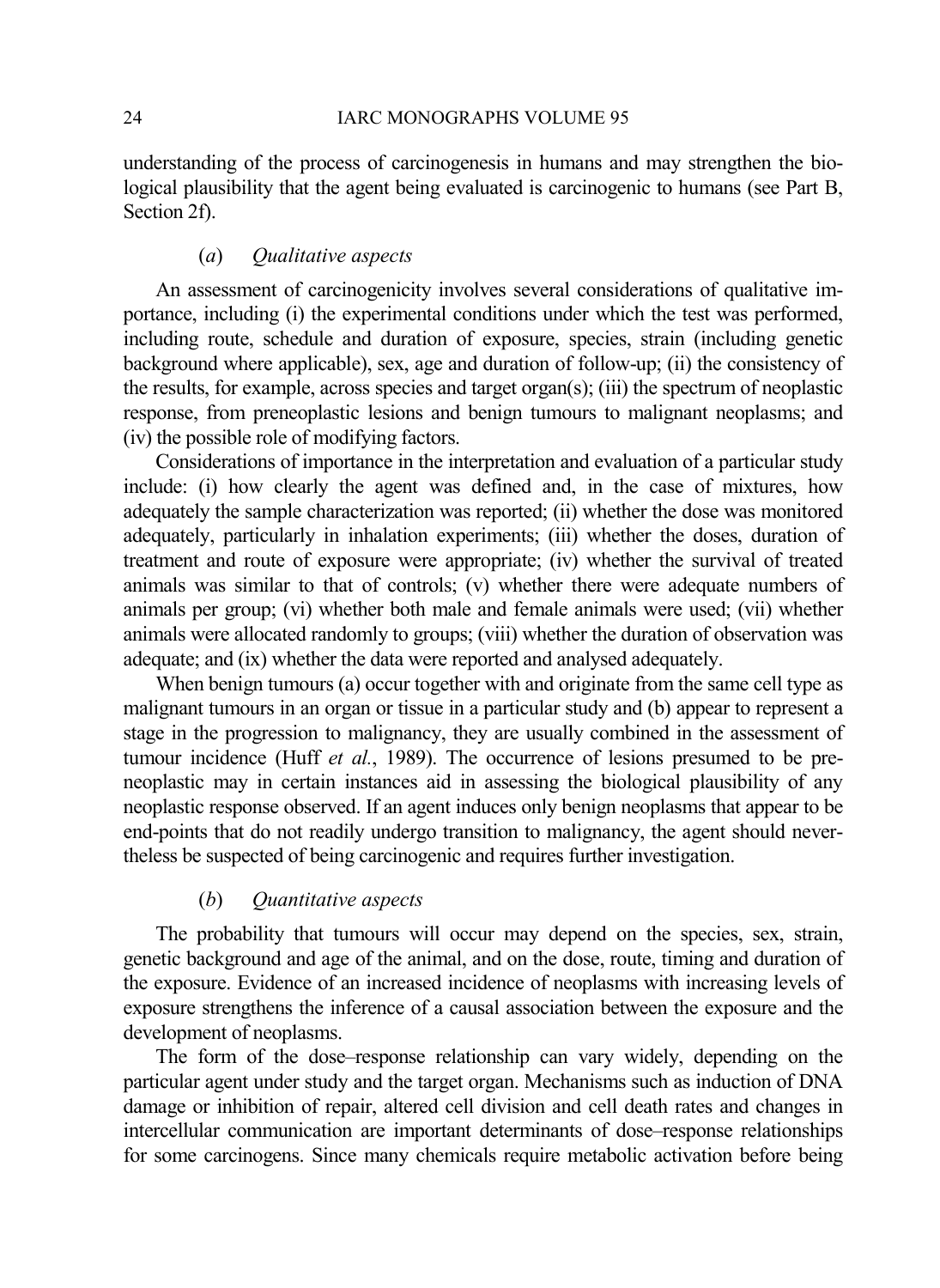converted to their reactive intermediates, both metabolic and toxicokinetic aspects are important in determining the dose–response pattern. Saturation of steps such as absorption, activation, inactivation and elimination may produce non-linearity in the dose–response relationship (Hoel *et al.*, 1983; Gart *et al.*, 1986), as could saturation of processes such as DNA repair. The dose–response relationship can also be affected by differences in survival among the treatment groups.

### (*c*) *Statistical analyses*

Factors considered include the adequacy of the information given for each treatment group: (i) number of animals studied and number examined histologically, (ii) number of animals with a given tumour type and (iii) length of survival. The statistical methods used should be clearly stated and should be the generally accepted techniques refined for this purpose (Peto *et al.*, 1980; Gart *et al.*, 1986; Portier & Bailer, 1989; Bieler & Williams, 1993). The choice of the most appropriate statistical method requires consideration of whether or not there are differences in survival among the treatment groups; for example, reduced survival because of non-tumour-related mortality can preclude the occurrence of tumours later in life. When detailed information on survival is not available, comparisons of the proportions of tumour-bearing animals among the effective number of animals (alive at the time the first tumour was discovered) can be useful when significant differences in survival occur before tumours appear. The lethality of the tumour also requires consideration: for rapidly fatal tumours, the time of death provides an indication of the time of tumour onset and can be assessed using life-table methods; non-fatal or incidental tumours that do not affect survival can be assessed using methods such as the Mantel-Haenzel test for changes in tumour prevalence. Because tumour lethality is often difficult to determine, methods such as the Poly-K test that do not require such information can also be used. When results are available on the number and size of tumours seen in experimental animals (e.g. papillomas on mouse skin, liver tumours observed through nuclear magnetic resonance tomography), other more complicated statistical procedures may be needed (Sherman *et al.*, 1994; Dunson *et al.*, 2003).

Formal statistical methods have been developed to incorporate historical control data into the analysis of data from a given experiment. These methods assign an appropriate weight to historical and concurrent controls on the basis of the extent of between-study and within-study variability: less weight is given to historical controls when they show a high degree of variability, and greater weight when they show little variability. It is generally not appropriate to discount a tumour response that is significantly increased compared with concurrent controls by arguing that it falls within the range of historical controls, particularly when historical controls show high between-study variability and are, thus, of little relevance to the current experiment. In analysing results for uncommon tumours, however, the analysis may be improved by considering historical control data, particularly when between-study variability is low. Historical controls should be selected to resemble the concurrent controls as closely as possible with respect to species, gender and strain, as well as other factors such as basal diet and general laboratory environment,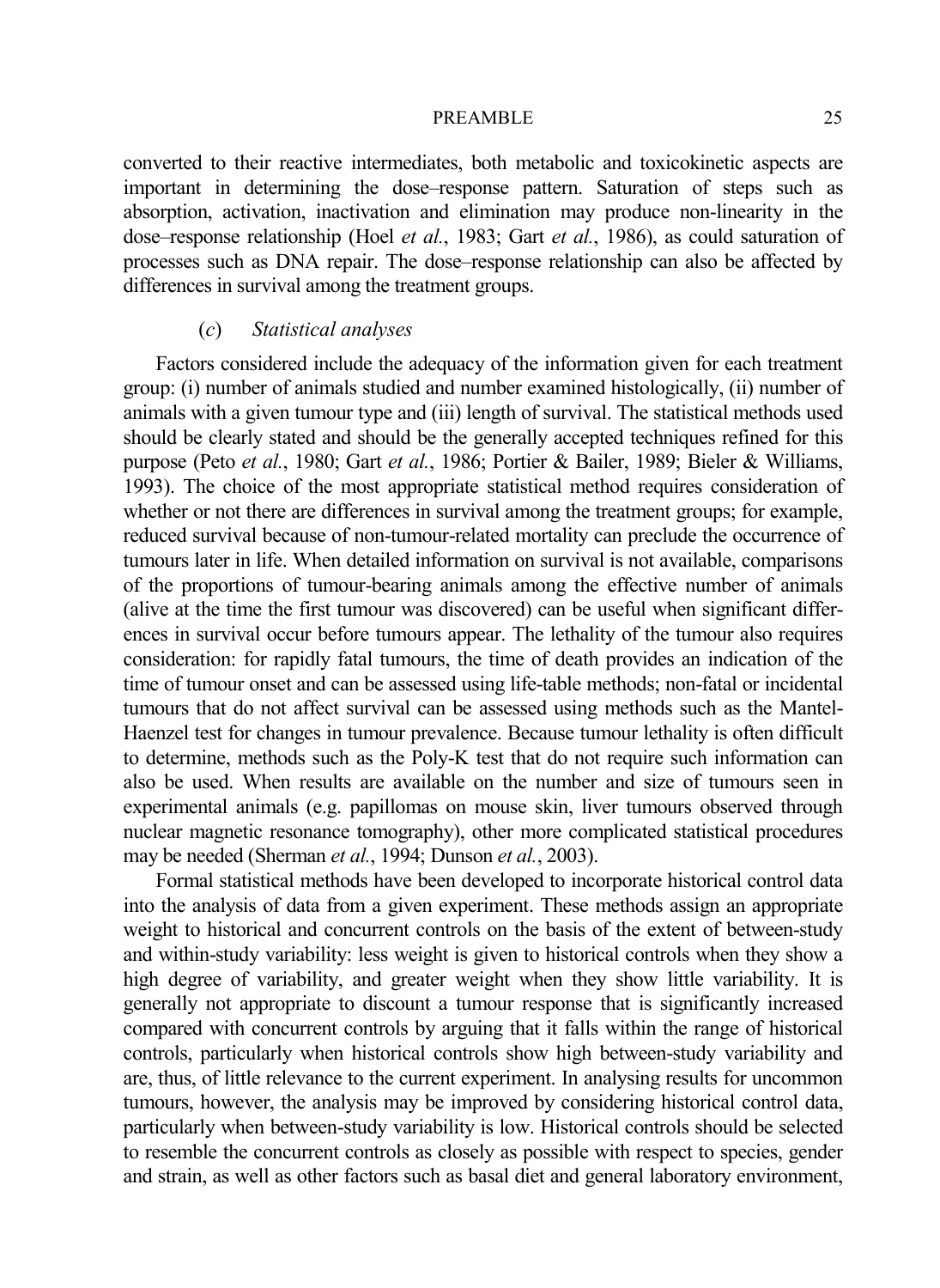which may affect tumour-response rates in control animals (Haseman *et al.*, 1984; Fung *et al.*, 1996; Greim *et al.*, 2003).

Although meta-analyses and combined analyses are conducted less frequently for animal experiments than for epidemiological studies due to differences in animal strains, they can be useful aids in interpreting animal data when the experimental protocols are sufficiently similar.

### **4. Mechanistic and other relevant data**

Mechanistic and other relevant data may provide evidence of carcinogenicity and also help in assessing the relevance and importance of findings of cancer in animals and in humans. The nature of the mechanistic and other relevant data depends on the biological activity of the agent being considered. The Working Group considers representative studies to give a concise description of the relevant data and issues that they consider to be important; thus, not every available study is cited. Relevant topics may include toxicokinetics, mechanisms of carcinogenesis, susceptible individuals, populations and lifestages, other relevant data and other adverse effects. When data on biomarkers are informative about the mechanisms of carcinogenesis, they are included in this section.

These topics are not mutually exclusive; thus, the same studies may be discussed in more than one subsection. For example, a mutation in a gene that codes for an enzyme that metabolizes the agent under study could be discussed in the subsections on toxicokinetics, mechanisms and individual susceptibility if it also exists as an inherited polymorphism.

#### (*a*) *Toxicokinetic data*

Toxicokinetics refers to the absorption, distribution, metabolism and elimination of agents in humans, experimental animals and, where relevant, cellular systems. Examples of kinetic factors that may affect dose–response relationships include uptake, deposition, biopersistence and half-life in tissues, protein binding, metabolic activation and detoxification. Studies that indicate the metabolic fate of the agent in humans and in experimental animals are summarized briefly, and comparisons of data from humans and animals are made when possible. Comparative information on the relationship between exposure and the dose that reaches the target site may be important for the extrapolation of hazards between species and in clarifying the role of in-vitro findings.

## (*b*) *Data on mechanisms of carcinogenesis*

To provide focus, the Working Group attempts to identify the possible mechanisms by which the agent may increase the risk of cancer. For each possible mechanism, a representative selection of key data from humans and experimental systems is summarized. Attention is given to gaps in the data and to data that suggests that more than one mechanism may be operating. The relevance of the mechanism to humans is discussed, in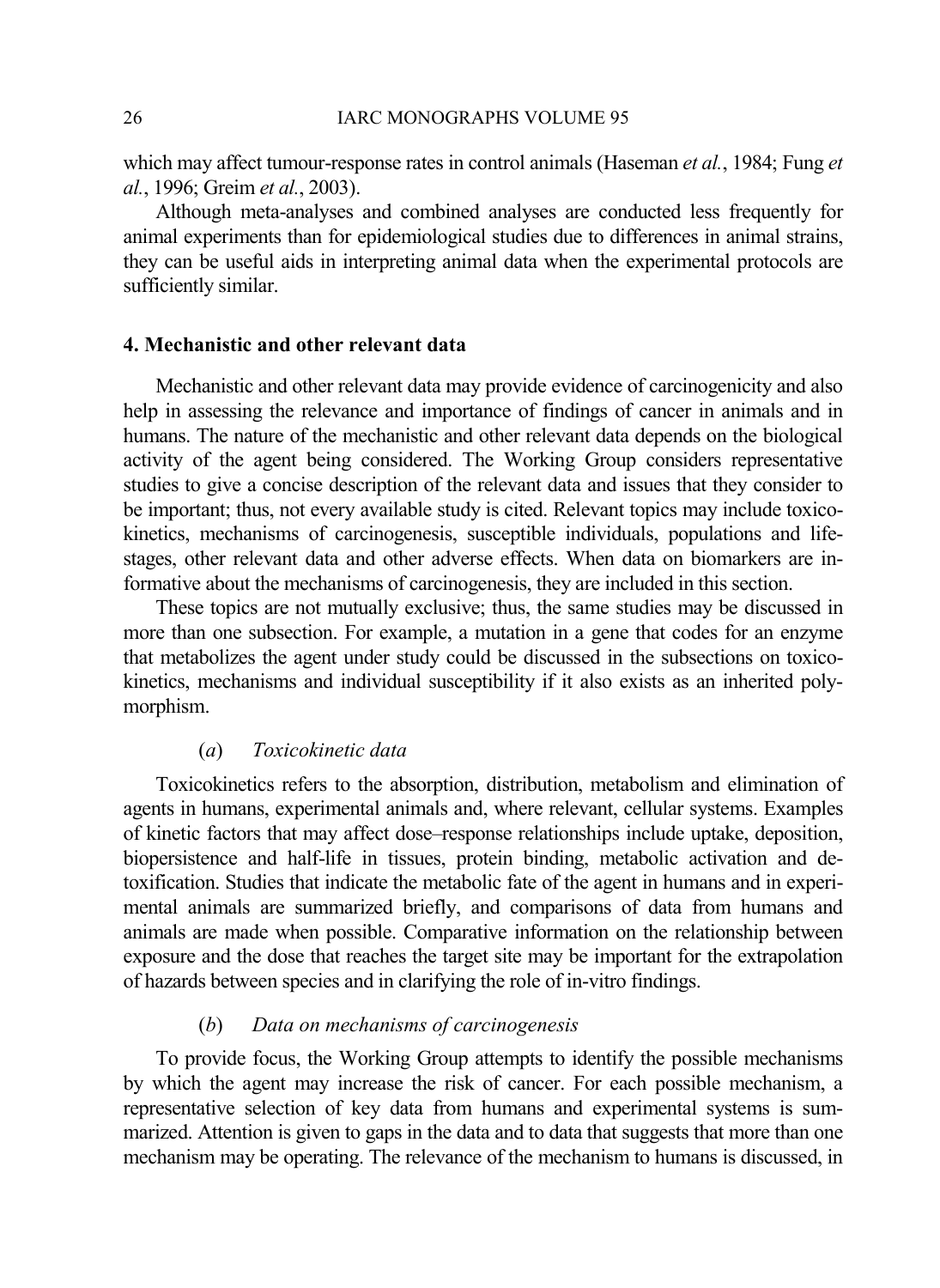particular, when mechanistic data are derived from experimental model systems. Changes in the affected organs, tissues or cells can be divided into three non-exclusive levels as described below.

## (i) *Changes in physiology*

Physiological changes refer to exposure-related modifications to the physiology and/or response of cells, tissues and organs. Examples of potentially adverse physiological changes include mitogenesis, compensatory cell division, escape from apoptosis and/or senescence, presence of inflammation, hyperplasia, metaplasia and/or preneoplasia, angiogenesis, alterations in cellular adhesion, changes in steroidal hormones and changes in immune surveillance.

## (ii) *Functional changes at the cellular level*

Functional changes refer to exposure-related alterations in the signalling pathways used by cells to manage critical processes that are related to increased risk for cancer. Examples of functional changes include modified activities of enzymes involved in the metabolism of xenobiotics, alterations in the expression of key genes that regulate DNA repair, alterations in cyclin-dependent kinases that govern cell cycle progression, changes in the patterns of post-translational modifications of proteins, changes in regulatory factors that alter apoptotic rates, changes in the secretion of factors related to the stimulation of DNA replication and transcription and changes in gap–junction-mediated intercellular communication.

#### (iii) *Changes at the molecular level*

Molecular changes refer to exposure-related changes in key cellular structures at the molecular level, including, in particular, genotoxicity. Examples of molecular changes include formation of DNA adducts and DNA strand breaks, mutations in genes, chromosomal aberrations, aneuploidy and changes in DNA methylation patterns. Greater emphasis is given to irreversible effects.

The use of mechanistic data in the identification of a carcinogenic hazard is specific to the mechanism being addressed and is not readily described for every possible level and mechanism discussed above.

Genotoxicity data are discussed here to illustrate the key issues involved in the evaluation of mechanistic data.

Tests for genetic and related effects are described in view of the relevance of gene mutation and chromosomal aberration/aneuploidy to carcinogenesis (Vainio *et al*., 1992; McGregor *et al*., 1999). The adequacy of the reporting of sample characterization is considered and, when necessary, commented upon; with regard to complex mixtures, such comments are similar to those described for animal carcinogenicity tests. The available data are interpreted critically according to the end-points detected, which may include DNA damage, gene mutation, sister chromatid exchange, micronucleus formation, chromosomal aberrations and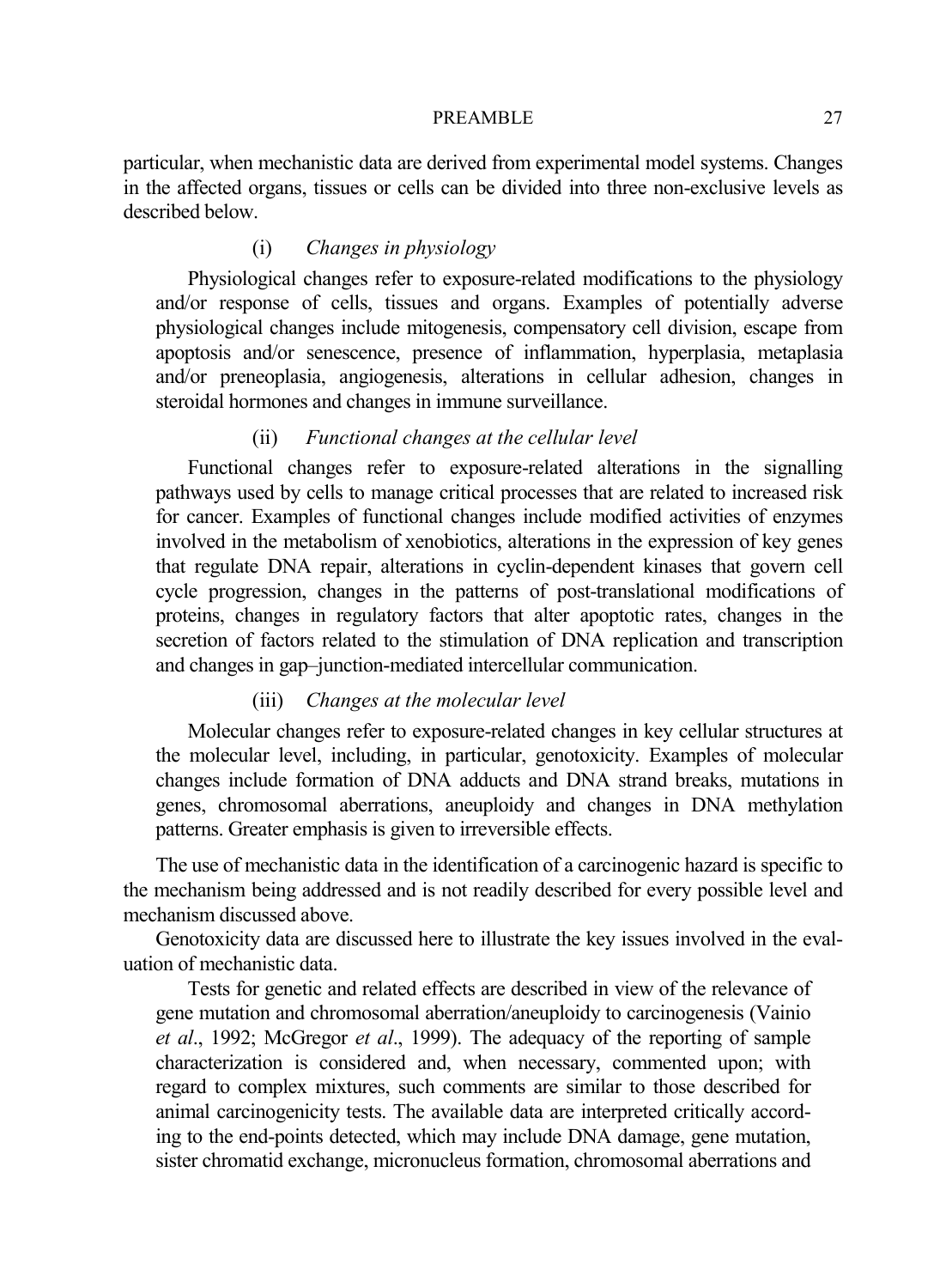aneuploidy. The concentrations employed are given, and mention is made of whether the use of an exogenous metabolic system *in vitro* affected the test result. These data are listed in tabular form by phylogenetic classification.

Positive results in tests using prokaryotes, lower eukaryotes, insects, plants and cultured mammalian cells suggest that genetic and related effects could occur in mammals. Results from such tests may also give information on the types of genetic effect produced and on the involvement of metabolic activation. Some end-points described are clearly genetic in nature (e.g. gene mutations), while others are associated with genetic effects (e.g. unscheduled DNA synthesis). Invitro tests for tumour promotion, cell transformation and gap–junction intercellular communication may be sensitive to changes that are not necessarily the result of genetic alterations but that may have specific relevance to the process of carcinogenesis. Critical appraisals of these tests have been published (Montesano *et al*., 1986; McGregor *et al*., 1999).

Genetic or other activity manifest in humans and experimental mammals is regarded to be of greater relevance than that in other organisms. The demonstration that an agent can induce gene and chromosomal mutations in mammals *in vivo* indicates that it may have carcinogenic activity. Negative results in tests for mutagenicity in selected tissues from animals treated *in vivo* provide less weight, partly because they do not exclude the possibility of an effect in tissues other than those examined. Moreover, negative results in short-term tests with genetic endpoints cannot be considered to provide evidence that rules out the carcinogenicity of agents that act through other mechanisms (e.g. receptor-mediated effects, cellular toxicity with regenerative cell division, peroxisome proliferation) (Vainio *et al*., 1992). Factors that may give misleading results in short-term tests have been discussed in detail elsewhere (Montesano *et al*., 1986; McGregor *et al*., 1999).

When there is evidence that an agent acts by a specific mechanism that does not involve genotoxicity (e.g. hormonal dysregulation, immune suppression, and formation of calculi and other deposits that cause chronic irritation), that evidence is presented and reviewed critically in the context of rigorous criteria for the operation of that mechanism in carcinogenesis (e.g. Capen *et al.*, 1999).

For biological agents such as viruses, bacteria and parasites, other data relevant to carcinogenicity may include descriptions of the pathology of infection, integration and expression of viruses, and genetic alterations seen in human tumours. Other observations that might comprise cellular and tissue responses to infection, immune response and the presence of tumour markers are also considered.

For physical agents that are forms of radiation, other data relevant to carcinogenicity may include descriptions of damaging effects at the physiological, cellular and molecular level, as for chemical agents, and descriptions of how these effects occur. 'Physical agents' may also be considered to comprise foreign bodies, such as surgical implants of various kinds, and poorly soluble fibres, dusts and particles of various sizes, the patho-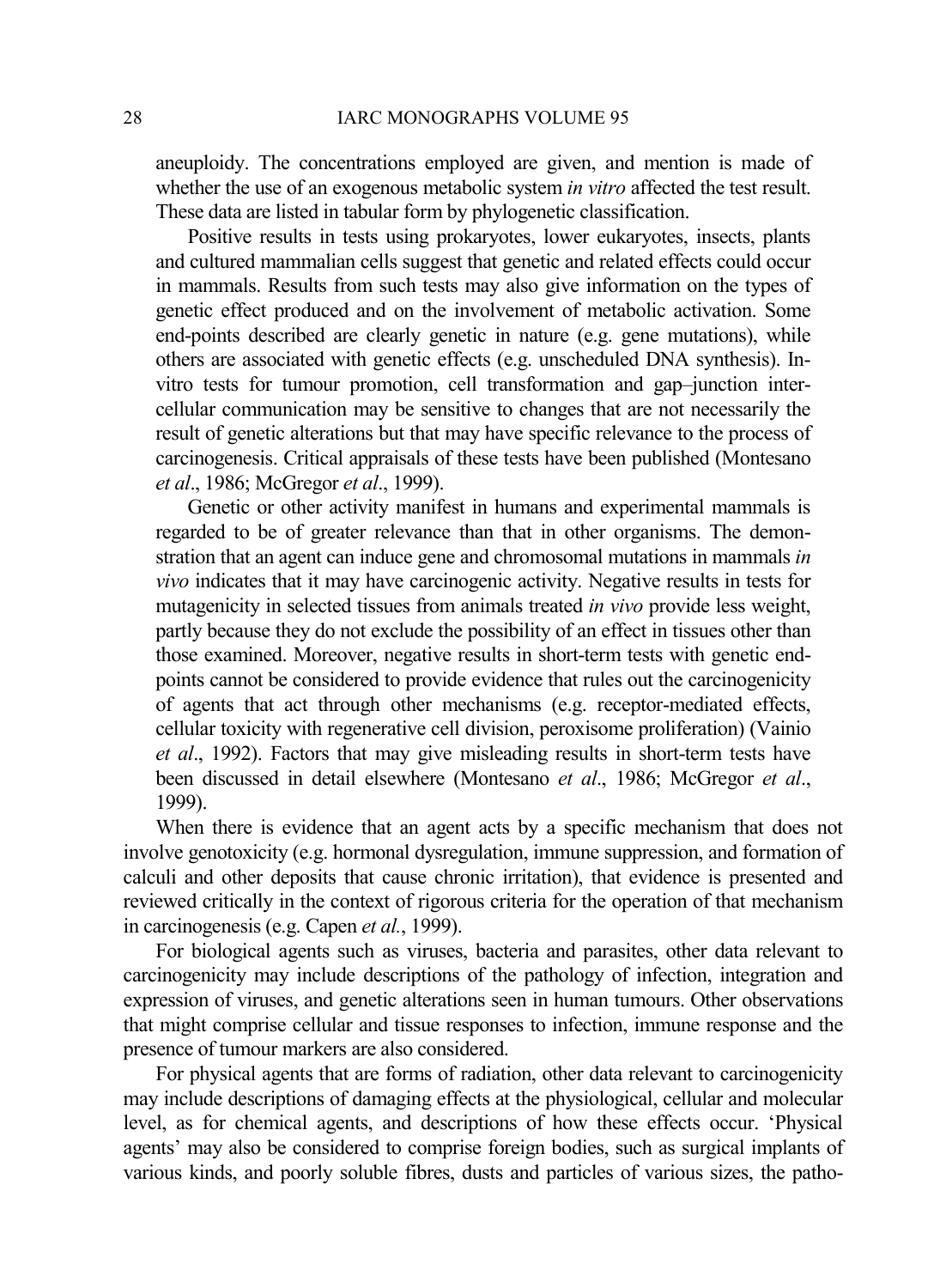genic effects of which are a result of their physical presence in tissues or body cavities. Other relevant data for such materials may include characterization of cellular, tissue and physiological reactions to these materials and descriptions of pathological conditions other than neoplasia with which they may be associated.

## (*c*) *Other data relevant to mechanisms*

A description is provided of any structure–activity relationships that may be relevant to an evaluation of the carcinogenicity of an agent, the toxicological implications of the physical and chemical properties, and any other data relevant to the evaluation that are not included elsewhere.

High-output data, such as those derived from gene expression microarrays, and highthroughput data, such as those that result from testing hundreds of agents for a single endpoint, pose a unique problem for the use of mechanistic data in the evaluation of a carcinogenic hazard. In the case of high-output data, there is the possibility to overinterpret changes in individual end-points (e.g. changes in expression in one gene) without considering the consistency of that finding in the broader context of the other end-points (e.g. other genes with linked transcriptional control). High-output data can be used in assessing mechanisms, but all end-points measured in a single experiment need to be considered in the proper context. For high-throughput data, where the number of observations far exceeds the number of end-points measured, their utility for identifying common mechanisms across multiple agents is enhanced. These data can be used to identify mechanisms that not only seem plausible, but also have a consistent pattern of carcinogenic response across entire classes of related compounds.

### (*d*) *Susceptibility data*

Individuals, populations and life-stages may have greater or lesser susceptibility to an agent, based on toxicokinetics, mechanisms of carcinogenesis and other factors. Examples of host and genetic factors that affect individual susceptibility include sex, genetic polymorphisms of genes involved in the metabolism of the agent under evaluation, differences in metabolic capacity due to life-stage or the presence of disease, differences in DNA repair capacity, competition for or alteration of metabolic capacity by medications or other chemical exposures, pre-existing hormonal imbalance that is exacerbated by a chemical exposure, a suppressed immune system, periods of higher-than-usual tissue growth or regeneration and genetic polymorphisms that lead to differences in behaviour (e.g. addiction). Such data can substantially increase the strength of the evidence from epidemiological data and enhance the linkage of in-vivo and in-vitro laboratory studies to humans.

## (*e*) *Data on other adverse effects*

Data on acute, subchronic and chronic adverse effects relevant to the cancer evaluation are summarized. Adverse effects that confirm distribution and biological effects at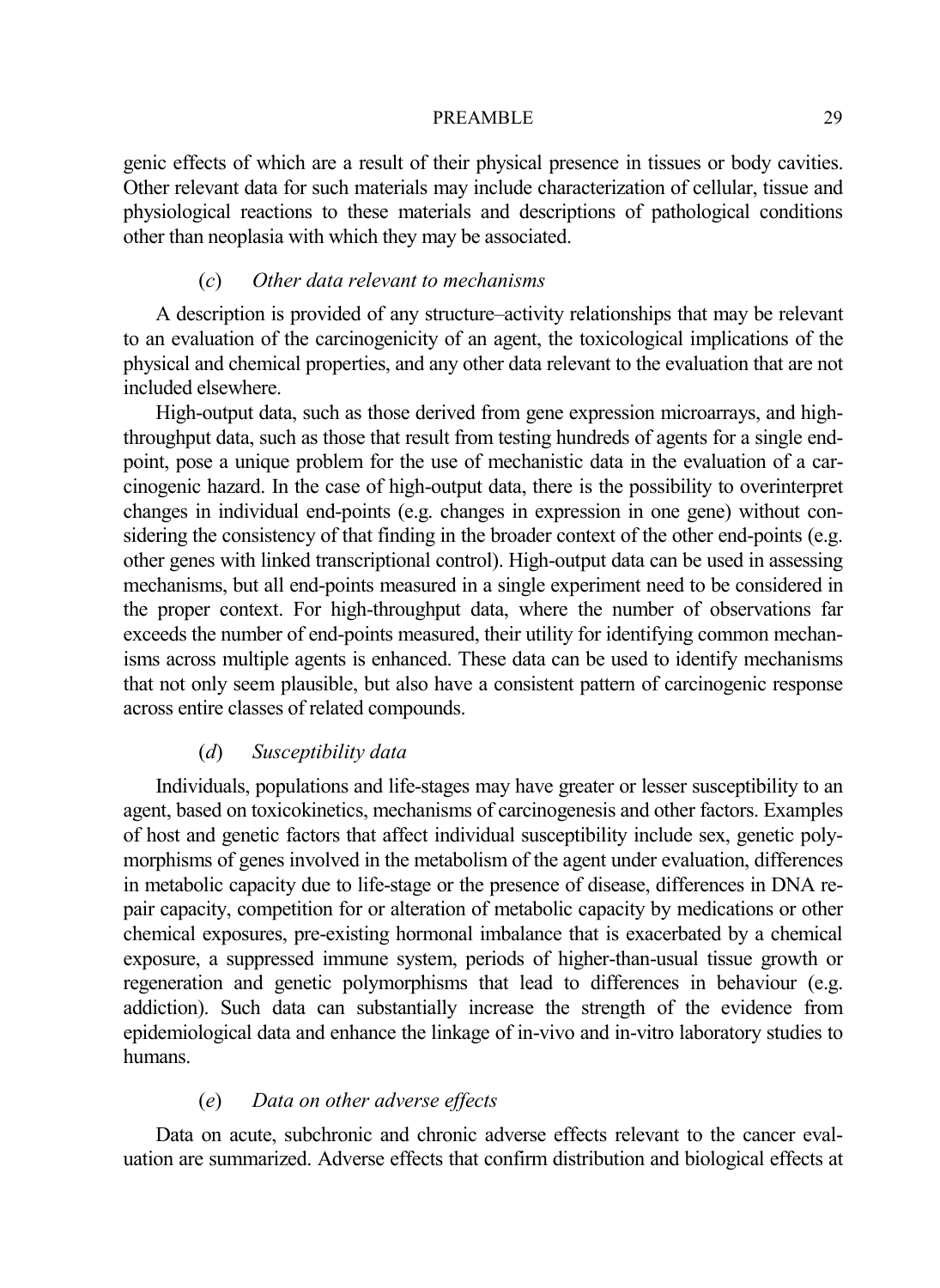the sites of tumour development, or alterations in physiology that could lead to tumour development, are emphasized. Effects on reproduction, embryonic and fetal survival and development are summarized briefly. The adequacy of epidemiological studies of reproductive outcome and genetic and related effects in humans is judged by the same criteria as those applied to epidemiological studies of cancer, but fewer details are given.

# **5. Summary**

This section is a summary of data presented in the preceding sections. Summaries can be found on the *Monographs* programme website (http://monographs.iarc.fr).

# (*a*) *Exposure data*

Data are summarized, as appropriate, on the basis of elements such as production, use, occurrence and exposure levels in the workplace and environment and measurements in human tissues and body fluids. Quantitative data and time trends are given to compare exposures in different occupations and environmental settings. Exposure to biological agents is described in terms of transmission, prevalence and persistence of infection.

# (*b*) *Cancer in humans*

Results of epidemiological studies pertinent to an assessment of human carcinogenicity are summarized. When relevant, case reports and correlation studies are also summarized. The target organ(s) or tissue(s) in which an increase in cancer was observed is identified. Dose–response and other quantitative data may be summarized when available.

# (*c*) *Cancer in experimental animals*

Data relevant to an evaluation of carcinogenicity in animals are summarized. For each animal species, study design and route of administration, it is stated whether an increased incidence, reduced latency, or increased severity or multiplicity of neoplasms or preneoplastic lesions were observed, and the tumour sites are indicated. If the agent produced tumours after prenatal exposure or in single-dose experiments, this is also mentioned. Negative findings, inverse relationships, dose–response and other quantitative data are also summarized.

# (*d*) *Mechanistic and other relevant data*

Data relevant to the toxicokinetics (absorption, distribution, metabolism, elimination) and the possible mechanism(s) of carcinogenesis (e.g. genetic toxicity, epigenetic effects) are summarized. In addition, information on susceptible individuals, populations and lifestages is summarized. This section also reports on other toxic effects, including reproductive and developmental effects, as well as additional relevant data that are considered to be important.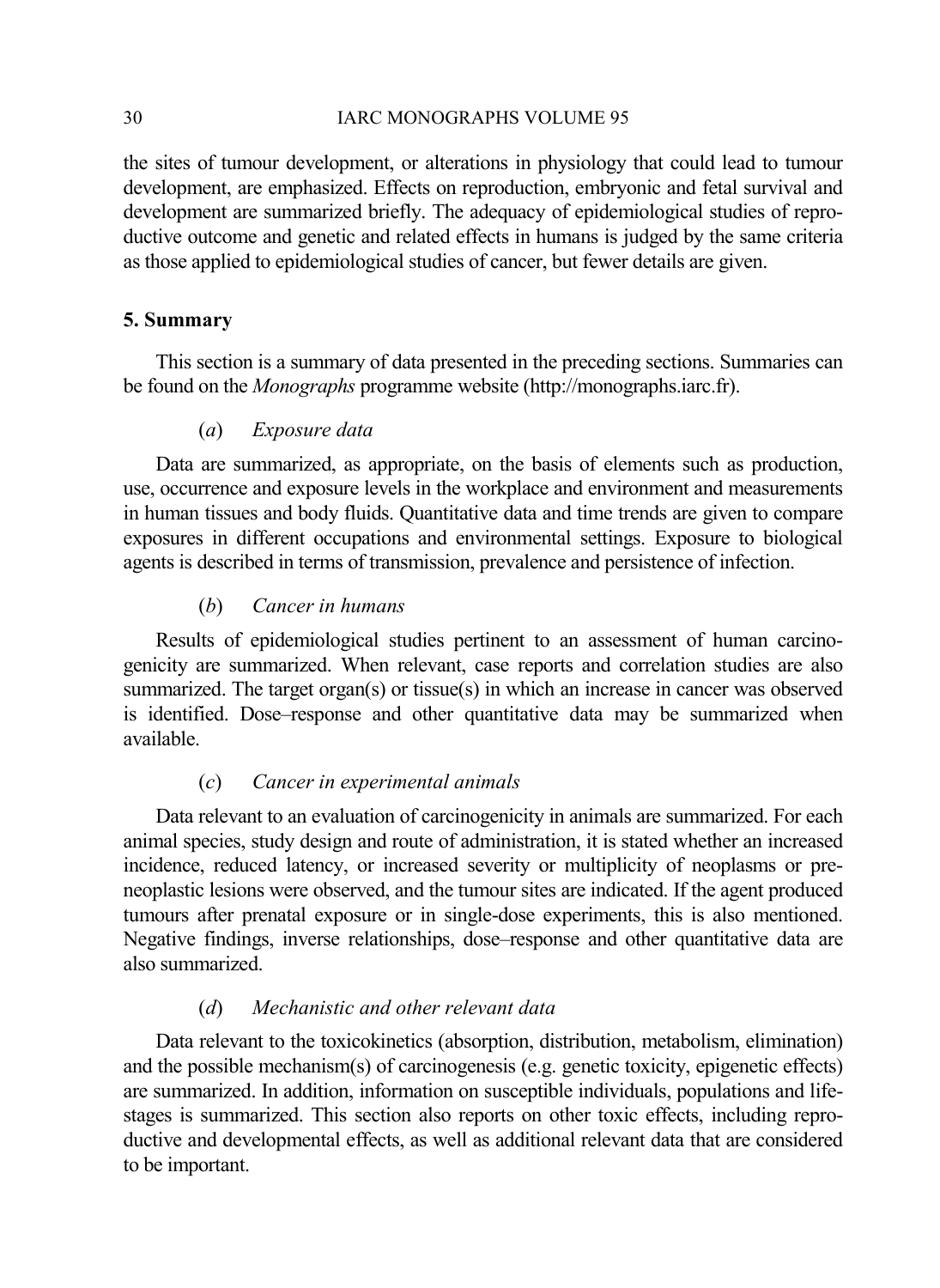#### **6. Evaluation and rationale**

Evaluations of the strength of the evidence for carcinogenicity arising from human and experimental animal data are made, using standard terms. The strength of the mechanistic evidence is also characterized.

It is recognized that the criteria for these evaluations, described below, cannot encompass all of the factors that may be relevant to an evaluation of carcinogenicity. In considering all of the relevant scientific data, the Working Group may assign the agent to a higher or lower category than a strict interpretation of these criteria would indicate.

These categories refer only to the strength of the evidence that an exposure is carcinogenic and not to the extent of its carcinogenic activity (potency). A classification may change as new information becomes available.

An evaluation of the degree of evidence is limited to the materials tested, as defined physically, chemically or biologically. When the agents evaluated are considered by the Working Group to be sufficiently closely related, they may be grouped together for the purpose of a single evaluation of the degree of evidence.

#### (*a*) *Carcinogenicity in humans*

The evidence relevant to carcinogenicity from studies in humans is classified into one of the following categories:

- *Sufficient evidence of carcinogenicity***:** The Working Group considers that a causal relationship has been established between exposure to the agent and human cancer. That is, a positive relationship has been observed between the exposure and cancer in studies in which chance, bias and confounding could be ruled out with reasonable confidence. A statement that there is *sufficient evidence* is followed by a separate sentence that identifies the target organ(s) or tissue(s) where an increased risk of cancer was observed in humans. Identification of a specific target organ or tissue does not preclude the possibility that the agent may cause cancer at other sites.
- *Limited evidence of carcinogenicity***:** A positive association has been observed between exposure to the agent and cancer for which a causal interpretation is considered by the Working Group to be credible, but chance, bias or confounding could not be ruled out with reasonable confidence.
- *Inadequate evidence of carcinogenicity*: The available studies are of insufficient quality, consistency or statistical power to permit a conclusion regarding the presence or absence of a causal association between exposure and cancer, or no data on cancer in humans are available.
- *Evidence suggesting lack of carcinogenicity***:** There are several adequate studies covering the full range of levels of exposure that humans are known to encounter, which are mutually consistent in not showing a positive association between exposure to the agent and any studied cancer at any observed level of exposure. The results from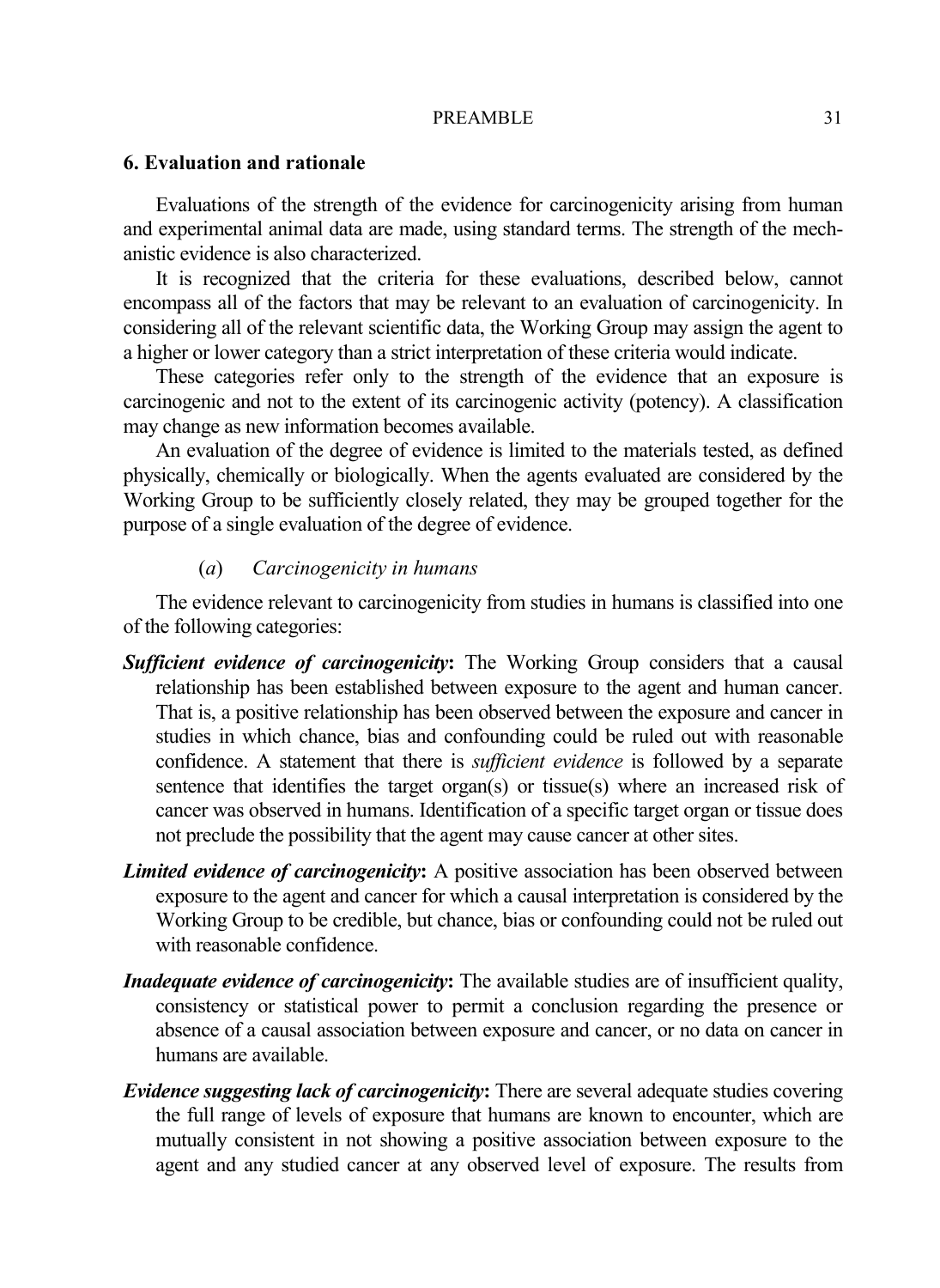these studies alone or combined should have narrow confidence intervals with an upper limit close to the null value (e.g. a relative risk of 1.0). Bias and confounding should be ruled out with reasonable confidence, and the studies should have an adequate length of follow-up. A conclusion of *evidence suggesting lack of carcinogenicity* is inevitably limited to the cancer sites, conditions and levels of exposure, and length of observation covered by the available studies. In addition, the possibility of a very small risk at the levels of exposure studied can never be excluded.

In some instances, the above categories may be used to classify the degree of evidence related to carcinogenicity in specific organs or tissues.

When the available epidemiological studies pertain to a mixture, process, occupation or industry, the Working Group seeks to identify the specific agent considered most likely to be responsible for any excess risk. The evaluation is focused as narrowly as the available data on exposure and other aspects permit.

## (*b*) *Carcinogenicity in experimental animals*

Carcinogenicity in experimental animals can be evaluated using conventional bioassays, bioassays that employ genetically modified animals, and other in-vivo bioassays that focus on one or more of the critical stages of carcinogenesis. In the absence of data from conventional long-term bioassays or from assays with neoplasia as the end-point, consistently positive results in several models that address several stages in the multistage process of carcinogenesis should be considered in evaluating the degree of evidence of carcinogenicity in experimental animals.

The evidence relevant to carcinogenicity in experimental animals is classified into one of the following categories:

*Sufficient evidence of carcinogenicity***:** The Working Group considers that a causal relationship has been established between the agent and an increased incidence of malignant neoplasms or of an appropriate combination of benign and malignant neoplasms in (a) two or more species of animals or (b) two or more independent studies in one species carried out at different times or in different laboratories or under different protocols. An increased incidence of tumours in both sexes of a single species in a well-conducted study, ideally conducted under Good Laboratory Practices, can also provide *sufficient evidence*.

A single study in one species and sex might be considered to provide *sufficient evidence of carcinogenicity* when malignant neoplasms occur to an unusual degree with regard to incidence, site, type of tumour or age at onset, or when there are strong findings of tumours at multiple sites.

*Limited evidence of carcinogenicity***:** The data suggest a carcinogenic effect but are limited for making a definitive evaluation because, e.g. (a) the evidence of carcinogenicity is restricted to a single experiment; (b) there are unresolved questions regarding the adequacy of the design, conduct or interpretation of the studies; (c) the agent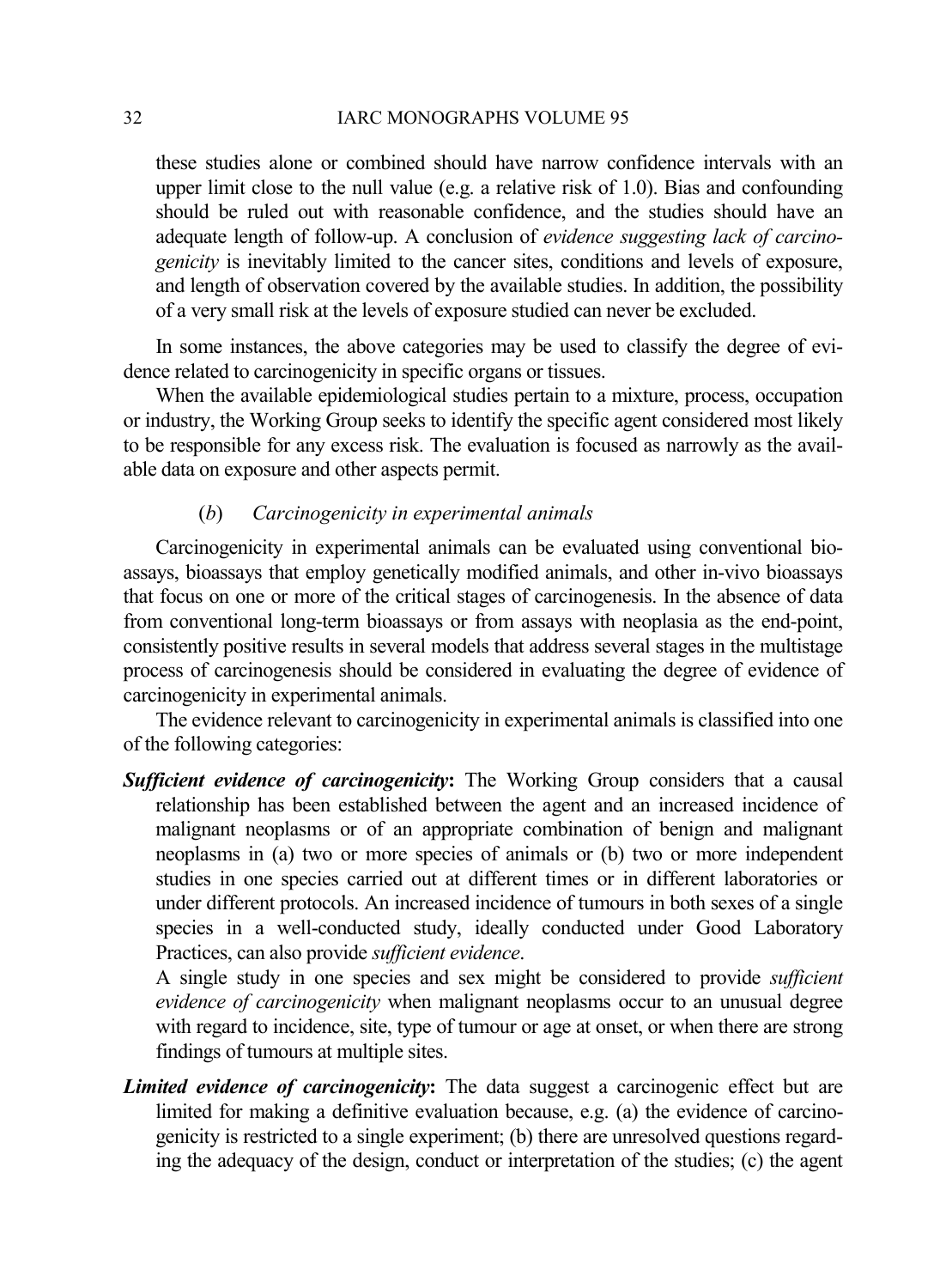increases the incidence only of benign neoplasms or lesions of uncertain neoplastic potential; or (d) the evidence of carcinogenicity is restricted to studies that demonstrate only promoting activity in a narrow range of tissues or organs.

- *Inadequate evidence of carcinogenicity***:** The studies cannot be interpreted as showing either the presence or absence of a carcinogenic effect because of major qualitative or quantitative limitations, or no data on cancer in experimental animals are available.
- *Evidence suggesting lack of carcinogenicity***:** Adequate studies involving at least two species are available which show that, within the limits of the tests used, the agent is not carcinogenic. A conclusion of *evidence suggesting lack of carcinogenicity* is inevitably limited to the species, tumour sites, age at exposure, and conditions and levels of exposure studied.

#### (*c*) *Mechanistic and other relevant data*

Mechanistic and other evidence judged to be relevant to an evaluation of carcinogenicity and of sufficient importance to affect the overall evaluation is highlighted. This may include data on preneoplastic lesions, tumour pathology, genetic and related effects, structure–activity relationships, metabolism and toxicokinetics, physicochemical parameters and analogous biological agents.

The strength of the evidence that any carcinogenic effect observed is due to a particular mechanism is evaluated, using terms such as 'weak', 'moderate' or 'strong'. The Working Group then assesses whether that particular mechanism is likely to be operative in humans. The strongest indications that a particular mechanism operates in humans derive from data on humans or biological specimens obtained from exposed humans. The data may be considered to be especially relevant if they show that the agent in question has caused changes in exposed humans that are on the causal pathway to carcinogenesis. Such data may, however, never become available, because it is at least conceivable that certain compounds may be kept from human use solely on the basis of evidence of their toxicity and/or carcinogenicity in experimental systems.

The conclusion that a mechanism operates in experimental animals is strengthened by findings of consistent results in different experimental systems, by the demonstration of biological plausibility and by coherence of the overall database. Strong support can be obtained from studies that challenge the hypothesized mechanism experimentally, by demonstrating that the suppression of key mechanistic processes leads to the suppression of tumour development. The Working Group considers whether multiple mechanisms might contribute to tumour development, whether different mechanisms might operate in different dose ranges, whether separate mechanisms might operate in humans and experimental animals and whether a unique mechanism might operate in a susceptible group. The possible contribution of alternative mechanisms must be considered before concluding that tumours observed in experimental animals are not relevant to humans. An uneven level of experimental support for different mechanisms may reflect that disproportionate resources have been focused on investigating a favoured mechanism.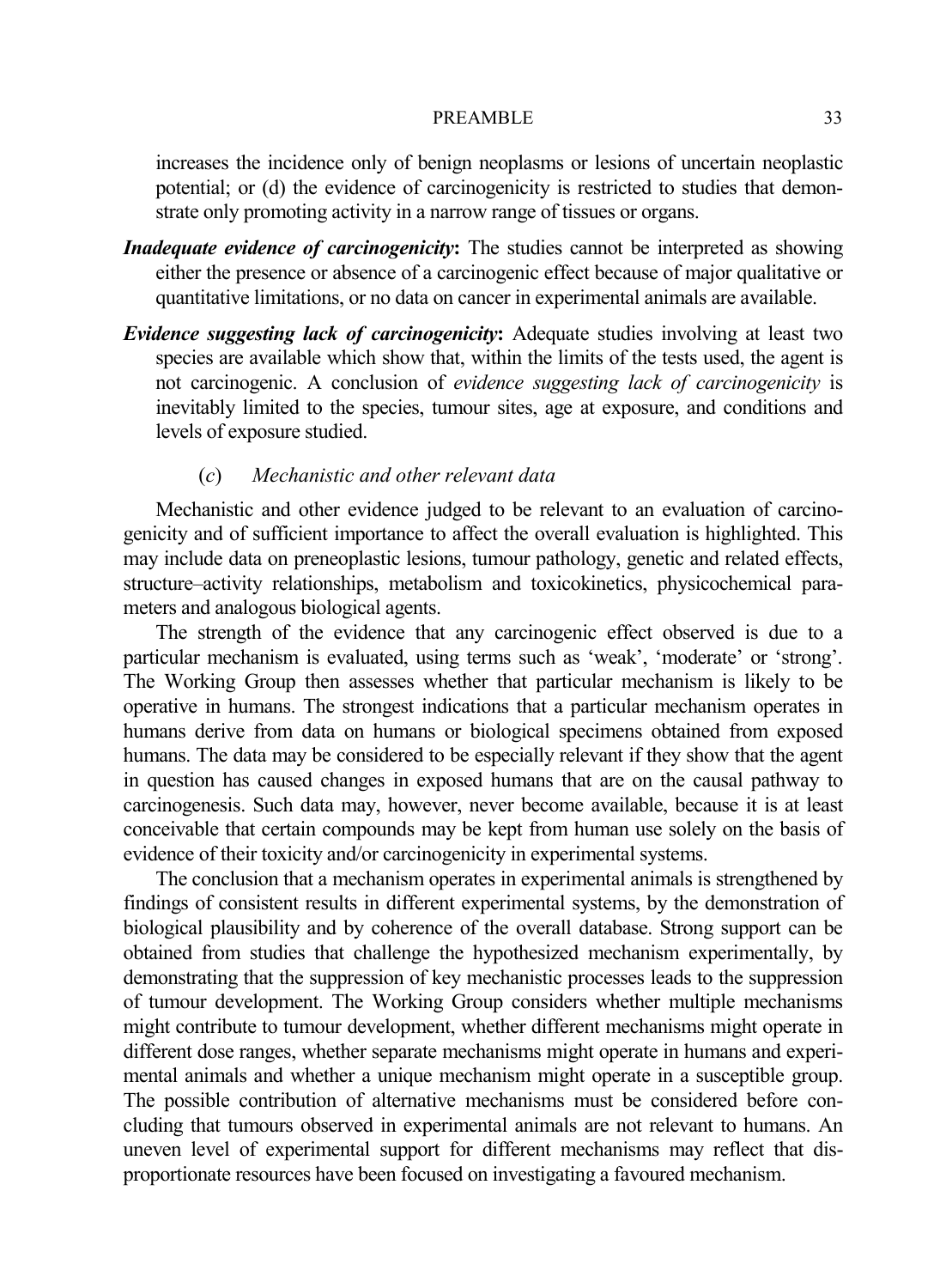For complex exposures, including occupational and industrial exposures, the chemical composition and the potential contribution of carcinogens known to be present are considered by the Working Group in its overall evaluation of human carcinogenicity. The Working Group also determines the extent to which the materials tested in experimental systems are related to those to which humans are exposed.

# (*d*) *Overall evaluation*

Finally, the body of evidence is considered as a whole, in order to reach an overall evaluation of the carcinogenicity of the agent to humans.

An evaluation may be made for a group of agents that have been evaluated by the Working Group. In addition, when supporting data indicate that other related agents, for which there is no direct evidence of their capacity to induce cancer in humans or in animals, may also be carcinogenic, a statement describing the rationale for this conclusion is added to the evaluation narrative; an additional evaluation may be made for this broader group of agents if the strength of the evidence warrants it.

The agent is described according to the wording of one of the following categories, and the designated group is given. The categorization of an agent is a matter of scientific judgement that reflects the strength of the evidence derived from studies in humans and in experimental animals and from mechanistic and other relevant data.

## **Group 1: The agent is** *carcinogenic to humans***.**

This category is used when there is *sufficient evidence of carcinogenicity* in humans. Exceptionally, an agent may be placed in this category when evidence of carcinogenicity in humans is less than *sufficient* but there is *sufficient evidence of carcinogenicity* in experimental animals and strong evidence in exposed humans that the agent acts through a relevant mechanism of carcinogenicity.

### **Group 2.**

This category includes agents for which, at one extreme, the degree of evidence of carcinogenicity in humans is almost *sufficient*, as well as those for which, at the other extreme, there are no human data but for which there is evidence of carcinogenicity in experimental animals. Agents are assigned to either Group 2A (*probably carcinogenic to humans*) or Group 2B (*possibly carcinogenic to humans*) on the basis of epidemiological and experimental evidence of carcinogenicity and mechanistic and other relevant data. The terms *probably carcinogenic* and *possibly carcinogenic* have no quantitative significance and are used simply as descriptors of different levels of evidence of human carcinogenicity, with *probably carcinogenic* signifying a higher level of evidence than *possibly carcinogenic*.

### **Group 2A: The agent is** *probably carcinogenic to humans***.**

This category is used when there is *limited evidence of carcinogenicity* in humans and *sufficient evidence of carcinogenicity* in experimental animals. In some cases, an agent may be classified in this category when there is *inadequate evidence of carcino-*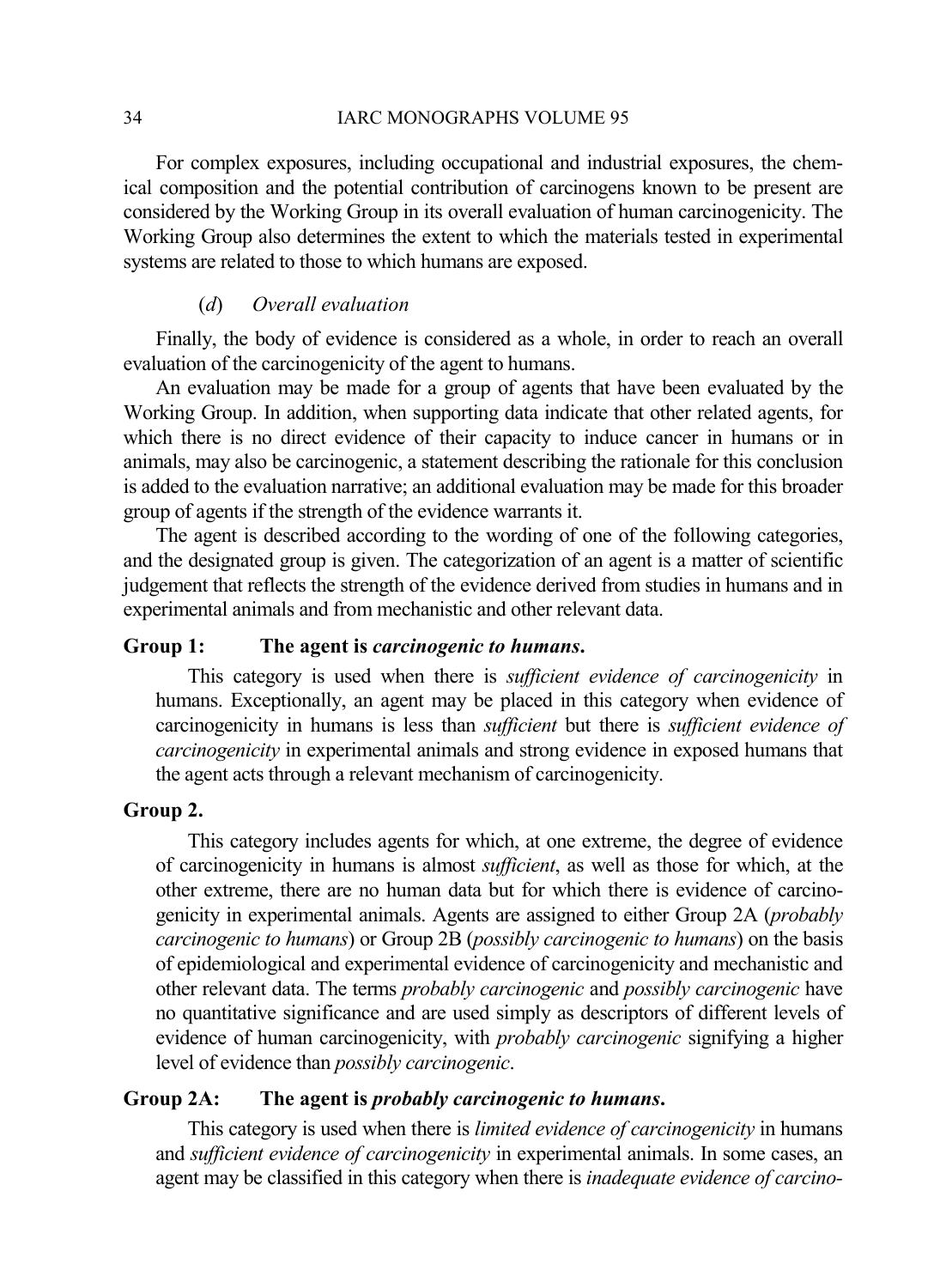*genicity* in humans and *sufficient evidence of carcinogenicity* in experimental animals and strong evidence that the carcinogenesis is mediated by a mechanism that also operates in humans. Exceptionally, an agent may be classified in this category solely on the basis of *limited evidence of carcinogenicity* in humans. An agent may be assigned to this category if it clearly belongs, based on mechanistic considerations, to a class of agents for which one or more members have been classified in Group 1 or Group 2A.

## **Group 2B: The agent is** *possibly carcinogenic to humans***.**

This category is used for agents for which there is *limited evidence of carcinogenicity* in humans and less than *sufficient evidence of carcinogenicity* in experimental animals. It may also be used when there is *inadequate evidence of carcinogenicity* in humans but there is *sufficient evidence of carcinogenicity* in experimental animals. In some instances, an agent for which there is *inadequate evidence of carcinogenicity* in humans and less than *sufficient evidence of carcinogenicity* in experimental animals together with supporting evidence from mechanistic and other relevant data may be placed in this group. An agent may be classified in this category solely on the basis of strong evidence from mechanistic and other relevant data.

## **Group 3: The agent is** *not classifiable as to its carcinogenicity to humans***.**

This category is used most commonly for agents for which the evidence of carcinogenicity is *inadequate* in humans and *inadequate* or *limited* in experimental animals.

Exceptionally, agents for which the evidence of carcinogenicity is *inadequate* in humans but *sufficient* in experimental animals may be placed in this category when there is strong evidence that the mechanism of carcinogenicity in experimental animals does not operate in humans.

Agents that do not fall into any other group are also placed in this category.

An evaluation in Group 3 is not a determination of non-carcinogenicity or overall safety. It often means that further research is needed, especially when exposures are widespread or the cancer data are consistent with differing interpretations.

# **Group 4: The agent is** *probably not carcinogenic to humans***.**

This category is used for agents for which there is *evidence suggesting lack of carcinogenicity* in humans and in experimental animals. In some instances, agents for which there is *inadequate evidence of carcinogenicity* in humans but *evidence suggesting lack of carcinogenicity* in experimental animals, consistently and strongly supported by a broad range of mechanistic and other relevant data, may be classified in this group.

## (*e*) *Rationale*

The reasoning that the Working Group used to reach its evaluation is presented and discussed. This section integrates the major findings from studies of cancer in humans,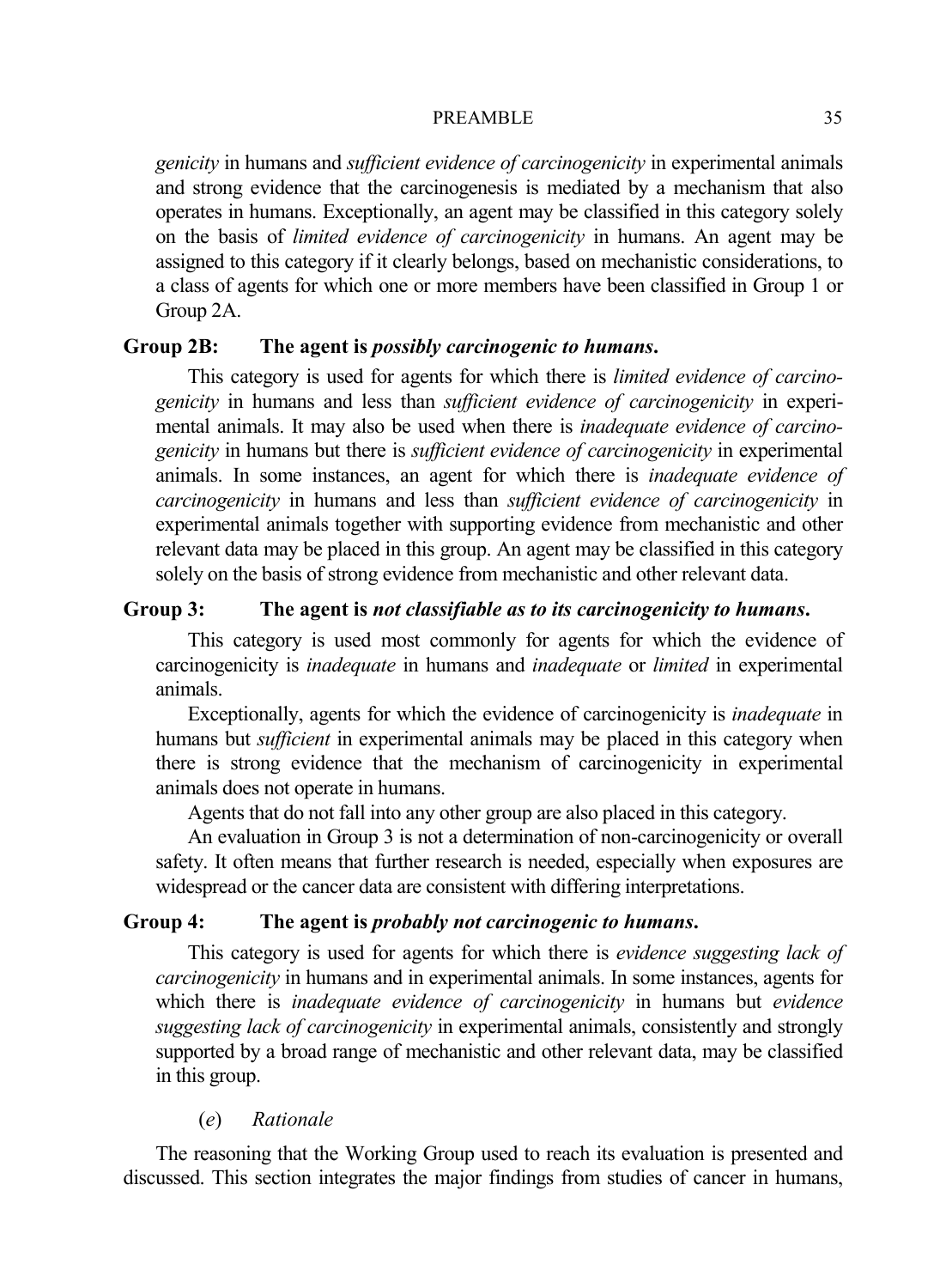studies of cancer in experimental animals, and mechanistic and other relevant data. It includes concise statements of the principal line(s) of argument that emerged, the conclusions of the Working Group on the strength of the evidence for each group of studies, citations to indicate which studies were pivotal to these conclusions, and an explanation of the reasoning of the Working Group in weighing data and making evaluations. When there are significant differences of scientific interpretation among Working Group Members, a brief summary of the alternative interpretations is provided, together with their scientific rationale and an indication of the relative degree of support for each alternative.

### **References**

- Bieler, G.S. & Williams, R.L. (1993) Ratio estimates, the delta method, and quantal response tests for increased carcinogenicity. *Biometrics*, **49**(3), 793–801
- Breslow, N.E. & Day, N.E. (1980) *Statistical Methods in Cancer Research*, Vol. 1, *The Analysis of Case–Control Studies* (IARC Scientific Publications No. 32), Lyon, IARC
- Breslow, N.E. & Day, N.E. (1987) *Statistical Methods in Cancer Research*, Vol. 2, *The Design and Analysis of Cohort Studies* (IARC Scientific Publications No. 82), Lyon, IARC
- Buffler, P., Rice, J., Baan, R., Bird, M. & Boffetta, P., eds (2004) *Mechanisms of Carcinogenesis: Contributions of Molecular Epidemiology* (IARC Scientific Publications No. 157), Lyon, IARC
- Capen, C.C., Dybing, E., Rice, J.M. & Wilbourn, J.D. (1999) *Species Differences in Thyroid, Kidney and Urinary Bladder Carcinogenesis* (IARC Scientific Publications No. 147), Lyon, IARC
- Cogliano, V.J., Baan, R.A., Straif, K., Grosse, Y., Secretan, M.B., El Ghissassi, F. & Kleihues, P. (2004) The science and practice of carcinogen identification and evaluation. *Environmental Health Perspect.*, **112**(13), 1269–1274
- Cogliano, V., Baan, R., Straif, K., Grosse, Y., Secretan, B., El Ghissassi, F. & Boyle, P. (2005) Transparency in IARC Monographs. *Lancet Oncol.*, **6**(10), 747
- Dunson, D.B., Chen, Z. & Harry, J. (2003) A Bayesian approach for joint modeling of cluster size and subunit-specific outcomes. *Biometrics*, **59**(3), 521–30
- Fung, K.Y., Krewski, D. & Smythe, R.T. (1996) A comparison of tests for trend with historical controls in carcinogen bioassay. *Can. J. Statist.*, **24**, 431–454
- Gart, J.J., Krewski, D., Lee, P.N., Tarone, R.E. & Wahrendorf, J. (1986) *Statistical Methods in Cancer Research*, Vol. 3, *The Design and Analysis of Long-term Animal Experiments* (IARC Scientific Publications No. 79), Lyon, IARC
- Greenland, S. (1998) Meta-analysis. In: Rothman, K.J. & Greenland, S., eds, *Modern Epidemiology,* Philadelphia, Lippincott Williams & Wilkins, pp. 643–673
- Greim, H., Gelbke, H.-P., Reuter, U., Thielmann, H.W. & Edler, L. (2003) Evaluation of historical control data in carcinogenicity studies. *Hum. exp. Toxicol.*, **22**, 541–549
- Haseman, J.K., Huff, J. & Boorman, G.A. (1984) Use of historical control data in carcinogenicity studies in rodents. *Toxicol. Pathol.*, **12**(2), 126–135
- Hill, A.B. (1965) The environment and disease: Association or causation? *Proc. R. Soc. Med.*, **58**, 295–300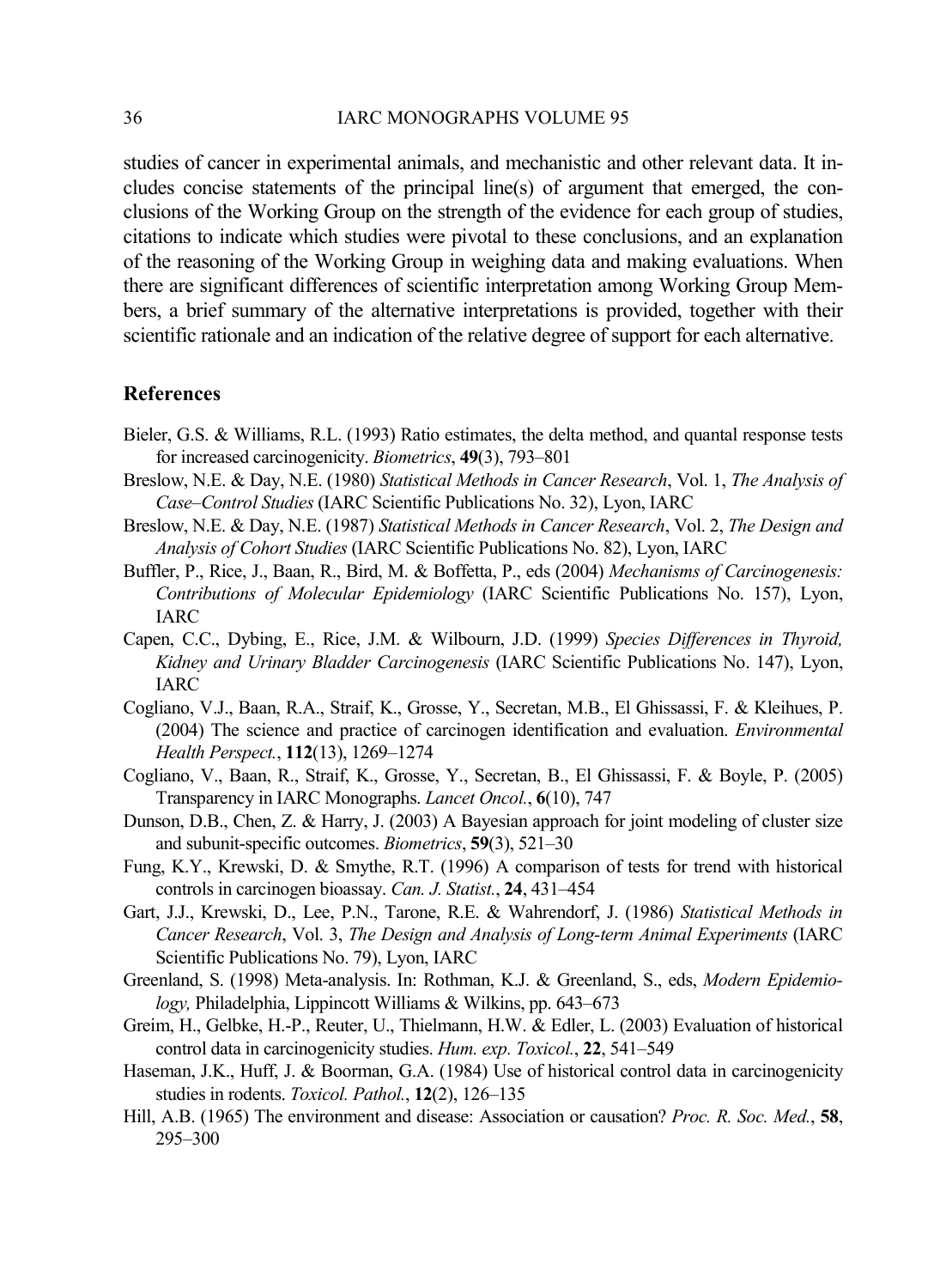- Hoel, D.G., Kaplan, N.L. & Anderson, M.W. (1983) Implication of nonlinear kinetics on risk estimation in carcinogenesis. *Science*, **219**, 1032–1037
- Huff, J.E., Eustis, S.L. & Haseman, J.K. (1989) Occurrence and relevance of chemically induced benign neoplasms in long-term carcinogenicity studies. *Cancer Metastasis Rev.*, **8**, 1–21
- IARC (1977) *IARC Monographs Programme on the Evaluation of the Carcinogenic Risk of Chemicals to Humans*. Preamble (IARC intern. tech. Rep. No. 77/002)
- IARC (1978) *Chemicals with Sufficient Evidence of Carcinogenicity in Experimental Animals*  IARC Monographs *Volumes 1–17* (IARC intern. tech. Rep. No. 78/003)
- IARC (1979) *Criteria to Select Chemicals for* IARC Monographs (IARC intern. tech. Rep. No. 79/003)
- IARC (1982) *IARC Monographs on the Evaluation of the Carcinogenic Risk of Chemicals to Humans*, Suppl. 4, *Chemicals, Industrial Processes and Industries Associated with Cancer in Humans* (IARC Monographs, Volumes 1 to 29), Lyon, IARC
- IARC (1983) *Approaches to Classifying Chemical Carcinogens According to Mechanism of Action* (IARC intern. tech. Rep. No. 83/001)
- IARC (1987) *IARC Monographs on the Evaluation of Carcinogenic Risks to Humans*, Supplement 7, *Overall Evaluations of Carcinogenicity: An Updating of* IARC Monographs *Volumes 1 to 42*, Lyon, IARC
- IARC (1988) *Report of an IARC Working Group to Review the Approaches and Processes Used to Evaluate the Carcinogenicity of Mixtures and Groups of Chemicals* (IARC intern. tech. Rep. No. 88/002)
- IARC (1991) *A Consensus Report of an IARC Monographs Working Group on the Use of Mechanisms of Carcinogenesis in Risk Identification* (IARC intern. tech. Rep. No. 91/002)
- IARC (2004) *IARC Monographs on the Evaluation of Carcinogenic Risks to Humans*, Vol. 84, *Some Drinking-water Disinfectants and Contaminants, including Arsenic*, Lyon, IARC, pp. 39–267
- IARC (2005) *Report of the Advisory Group to Recommend Updates to the Preamble to the IARC* Monographs (IARC Int. Rep. No. 05/001)
- IARC (2006) *Report of the Advisory Group to Review the Amended Preamble to the IARC Mono*graphs (IARC Int. Rep. No. 06/001)
- McGregor, D.B., Rice, J.M. & Venitt, S., eds (1999) *The Use of Short- and Medium-term Tests for Carcinogens and Data on Genetic Effects in Carcinogenic Hazard Evaluation* (IARC Scientific Publications No. 146), Lyon, IARC
- Montesano, R., Bartsch, H., Vainio, H., Wilbourn, J. & Yamasaki, H., eds (1986) *Long-term and Short-term Assays for Carcinogenesis—A Critical Appraisal* (IARC Scientific Publications No. 83), Lyon, IARC
- OECD (2002) *Guidance Notes for Analysis and Evaluation of Chronic Toxicity and Carcinogenicity Studies* (Series on Testing and Assessment No. 35), Paris, OECD
- Peto, R., Pike, M.C., Day, N.E., Gray, R.G., Lee, P.N., Parish, S., Peto, J., Richards, S. & Wahrendorf, J. (1980) Guidelines for simple, sensitive significance tests for carcinogenic effects in long-term animal experiments. In: *IARC Monographs on the Evaluation of the Carcinogenic Risk of Chemicals to Humans*, Suppl. 2, *Long-term and Short-term Screening Assays for Carcinogens: A Critical Appraisal*, Lyon, IARC, pp. 311–426
- Portier, C.J. & Bailer, A.J. (1989) Testing for increased carcinogenicity using a survival-adjusted quantal response test. *Fundam. appl. Toxicol.*, **12**(4), 731–737